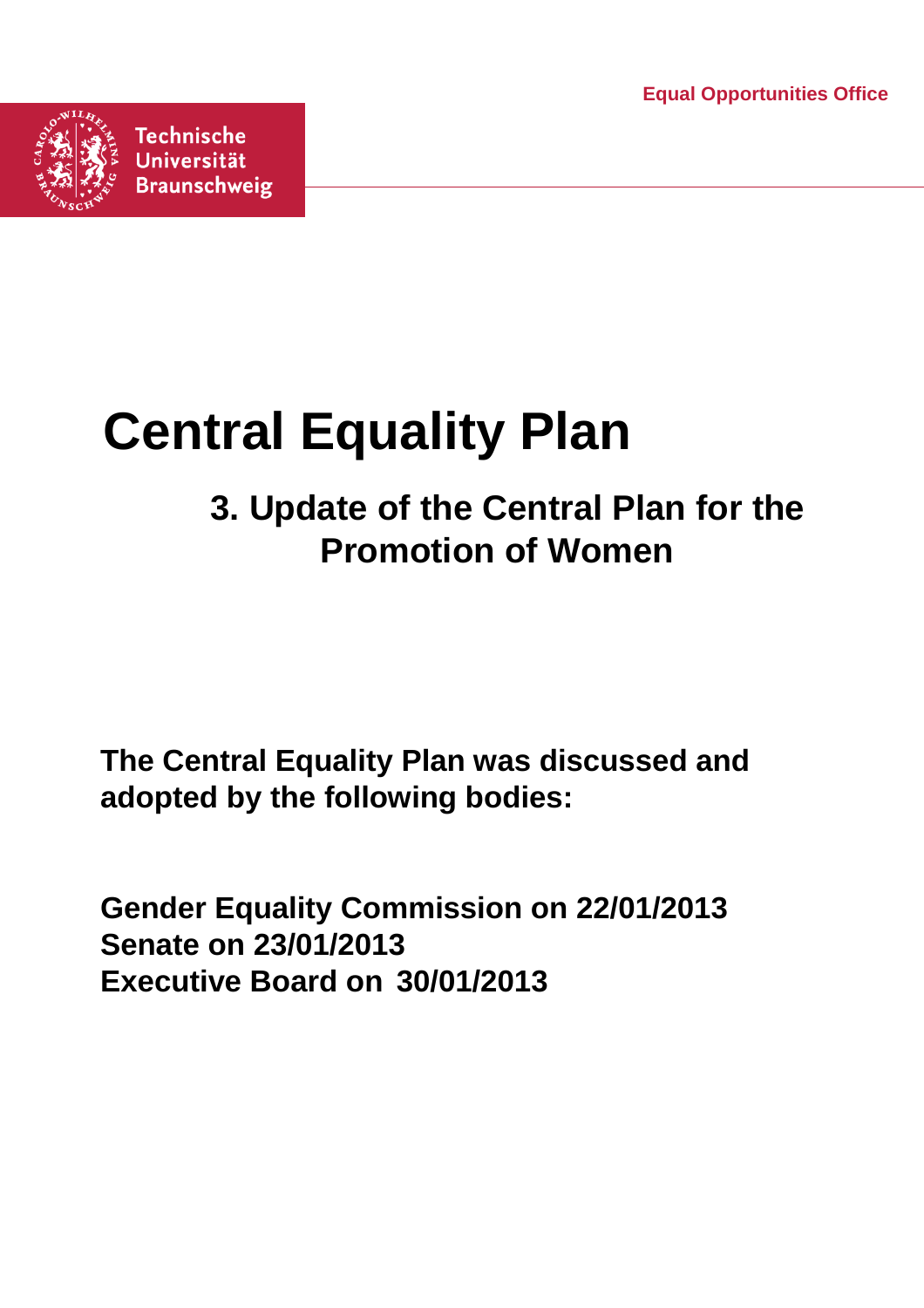### Content

| A     |                                                                  |  |
|-------|------------------------------------------------------------------|--|
| B     |                                                                  |  |
| 1.1   |                                                                  |  |
| 1.1.2 |                                                                  |  |
| 1.1.3 |                                                                  |  |
| 1.1.4 |                                                                  |  |
| 1.1.5 |                                                                  |  |
| 1.1.6 |                                                                  |  |
| 1.2   |                                                                  |  |
| 1.2.1 |                                                                  |  |
| 1.2.2 |                                                                  |  |
| 1.2.3 |                                                                  |  |
| 1.2.4 |                                                                  |  |
| 1.2.5 |                                                                  |  |
| 1.2.6 |                                                                  |  |
| 1.3   |                                                                  |  |
| 1.3.1 |                                                                  |  |
| 1.3.2 |                                                                  |  |
| 1.3.3 |                                                                  |  |
| 1.3.4 |                                                                  |  |
| 1.3.5 |                                                                  |  |
| 1.3.6 |                                                                  |  |
| 1.4   |                                                                  |  |
| 1.4.1 | Gender equality in the performance-based allocation of funds  13 |  |
| 1.4.2 |                                                                  |  |
| 1.5   |                                                                  |  |
| 1.6   |                                                                  |  |
| 2.    |                                                                  |  |
|       |                                                                  |  |
| 2.2   |                                                                  |  |
| 2.3   |                                                                  |  |
| 2.4   |                                                                  |  |
| 2.5   |                                                                  |  |
| 3.    |                                                                  |  |
| 3.1   |                                                                  |  |
| 3.2   |                                                                  |  |
| 3.3   |                                                                  |  |
| 3.4   |                                                                  |  |
| 3.4.1 |                                                                  |  |
| 3.4.2 |                                                                  |  |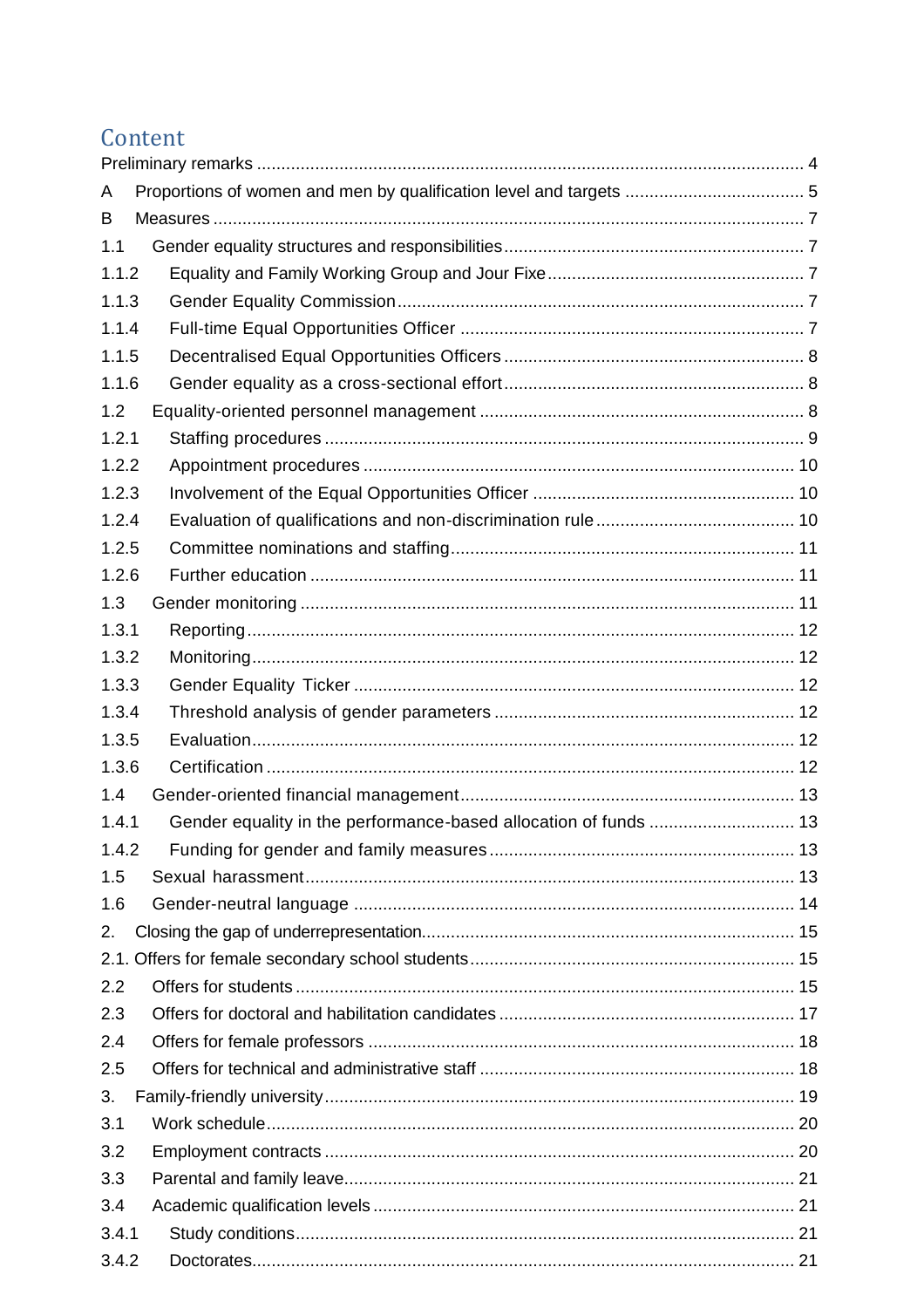| 3.4.3 |                                                                            |  |
|-------|----------------------------------------------------------------------------|--|
| 3.4.4 |                                                                            |  |
| 3.4.5 |                                                                            |  |
| 3.5   |                                                                            |  |
| 3.5.1 |                                                                            |  |
| 3.5.2 |                                                                            |  |
| 3.5.3 |                                                                            |  |
| 3.5.4 |                                                                            |  |
| 3.5.5 |                                                                            |  |
| 4.    | Incorporating gender aspects into research, teaching and administration 23 |  |
| 4.1   |                                                                            |  |
| 4.2   |                                                                            |  |
| 4.3   |                                                                            |  |
| 4.4   |                                                                            |  |
| 4.5   |                                                                            |  |
| C.    |                                                                            |  |
| D     |                                                                            |  |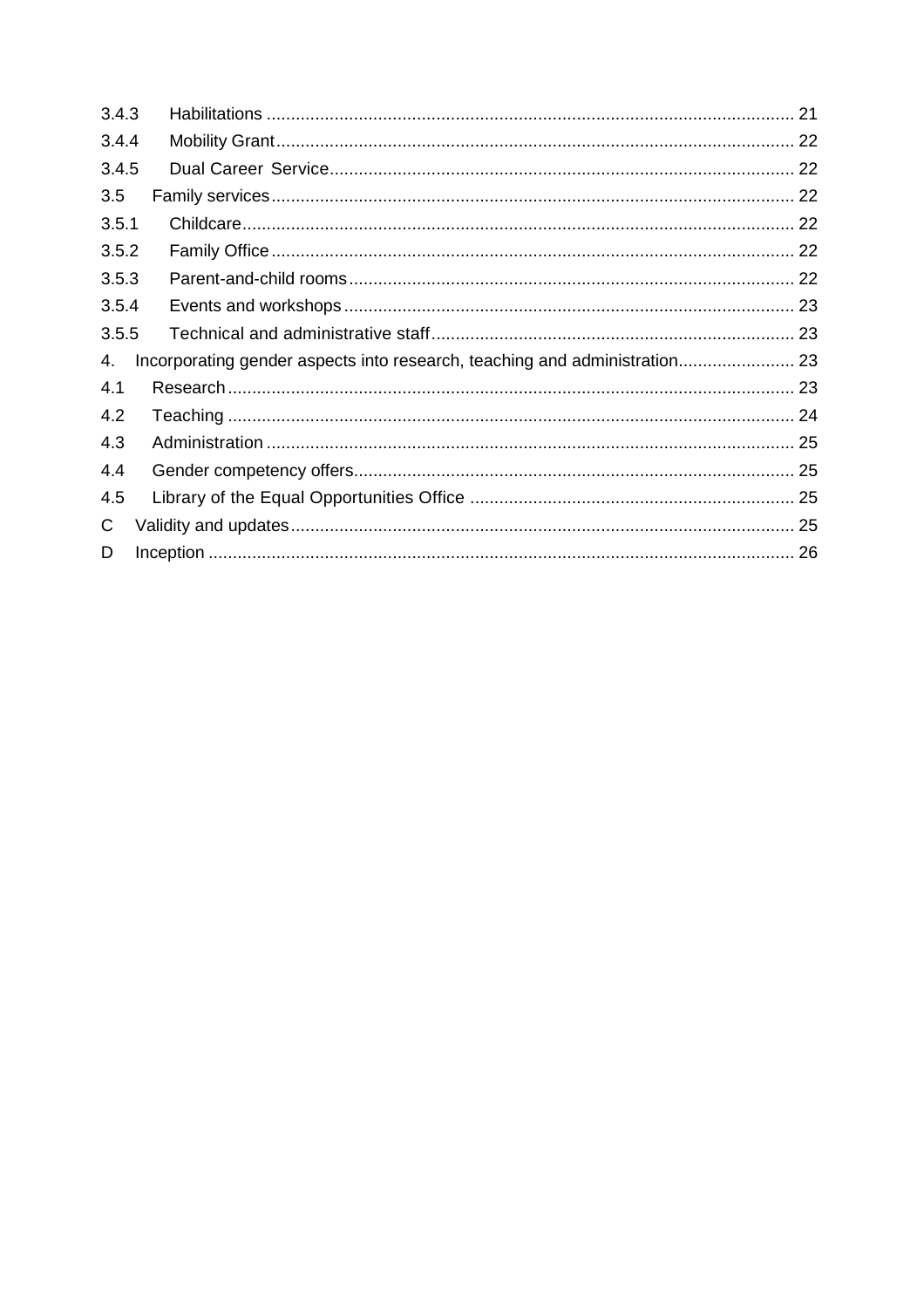#### <span id="page-3-0"></span>**Preliminary remarks**

TU Braunschweig is committed to promoting equal opportunities for women and men at our university, reducing structural disadvantages for women and making the most of all the skills and talents that men and women bring to their jobs. The aim is to achieve equal representation of men and women at all qualification levels and in all occupation groups. In working towards this, we adhere to the provisions of the Lower Saxony Higher Education Act (Niedersächsisches Hochschulgesetz, NHG) of 26 February 2007 (as published in the Journal of Law and Ordinances for Lower Saxony, Nds. GVBI, 2007, 69), of the Lower Saxony Equal Rights Act (Niedersächsisches Gleichberechtigungsgesetz, NGG) of 9 December 2010 (as published in the Journal of Law and Ordinances for Lower Saxony, Nds. GVBI, 2010, 558) and of the General Equal Treatment Act (Allgemeines Gleichbehandlungsgesetz, AGG) of 14 August 2006, in their respective valid versions. As specified in §42 Sect. 2 NHG and §9 Sect. 5 and §16 Sect. 2 NGG and §5 (Positive Measures) AGG, TU Braunschweig's Equality Plan has been updated.

As part of our overall strategy, the promotion of equal opportunities at our university encompasses all qualification levels and occupation groups. The "Equal Opportunities 2020" concept has been integral to this Equality Plan and to the departmental equality plans newly created in 2012. The name refers to the targets formulated to increase the university's percentages of women by 2020. This timing was chosen to enable significant changes in the area of professorships: comparatively few new appointments are scheduled for the period from 2013 to 2016, but starting in 2017, a larger number of professorial positions will become vacant at TU Braunschweig. The university-wide Equal Opportunities 2020 concept focusses on firmly embedding equality at every level of the university's structure. Three dimensions have been identified as strategic goals:

- Closing the gap of underrepresentation;
- Becoming a family-friendly university;
- Incorporating gender aspects in research, teaching and administration on a lasting basis.

These three dimensions are translated into three programme lines coordinated centrally by the Equal Opportunities Office, and supplemented by department-specific additions. The university's administration is closely involved in all three areas, for an even stronger integration of equality into all organisational activities.

Gender equality is a cross-sectional effort and thus an integral part of each of the university's areas of activity. It follows that, according to §1 Sect. 3 NGG, every person and organisational department, especially those involved in planning and implementing organisational and personnel measures, has a duty to ensure the objectives of this Equality Plan are met.

As this Central Plan for the Promotion of Women is being updated for the third time to become the Central Equality Plan, decentralised equality plans are being introduced for the individual departments at TU Braunschweig. The departmental equality plans define targets as to percentages of women and men, as well as measures to promote equal opportunities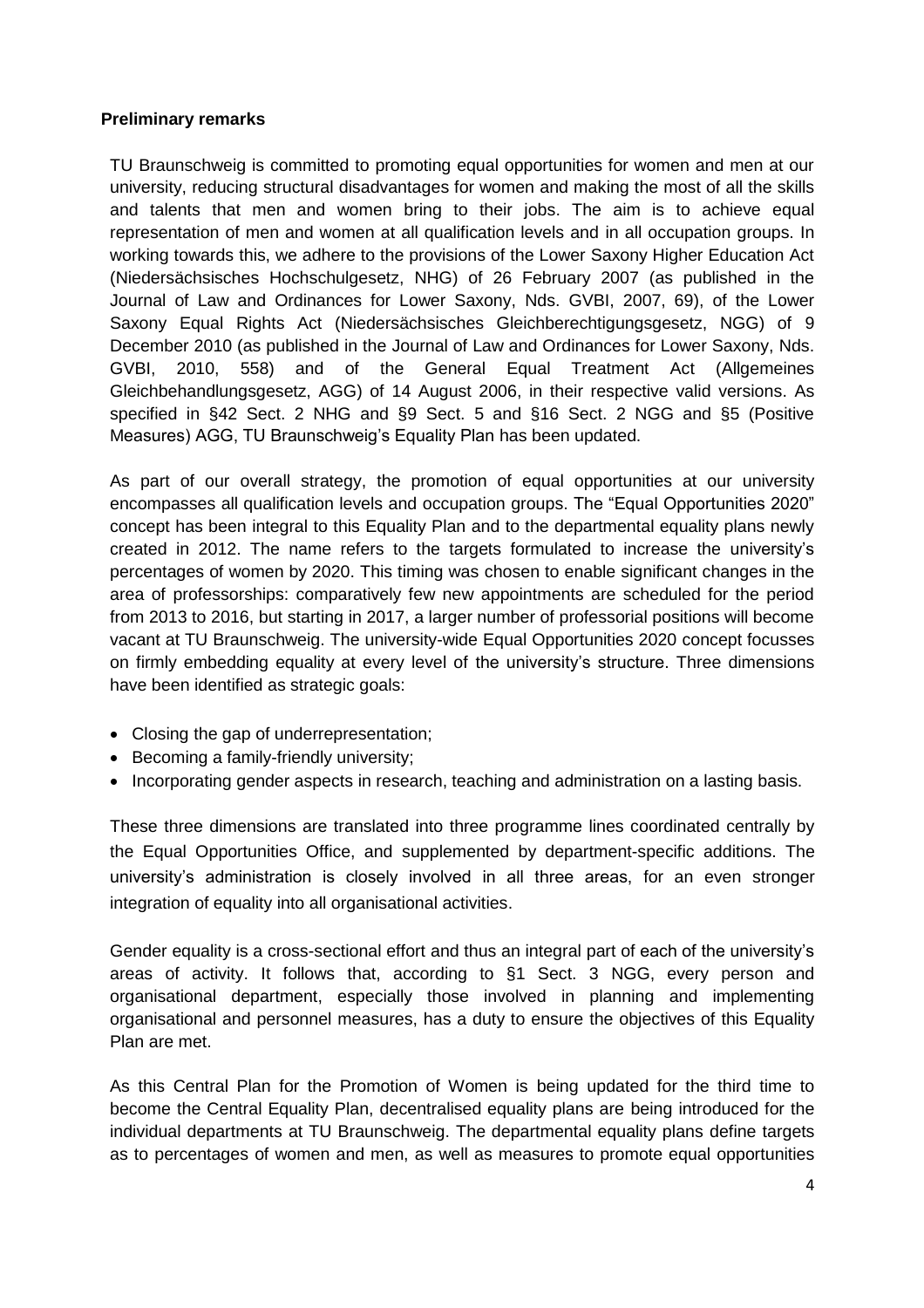that are tailored to the specific situation of the department in question. The departments will then adopt their decentralised equality plans as their own commitments. In addition to targets for the university as a whole, the Central Equality Plan also specifies TU Braunschweig's future equality concept. Its provisions and the ensuing rights and obligations therefore apply to the entire university and all its members.

#### <span id="page-4-0"></span>**A Proportions of women and men by qualification level and targets**

| <b>Scientific career level</b>                           | <b>Current situation in 2012</b> |                |               |              | Target for 2020 |      |
|----------------------------------------------------------|----------------------------------|----------------|---------------|--------------|-----------------|------|
|                                                          | <b>Number</b>                    |                | $\frac{1}{2}$ |              | $\frac{0}{0}$   |      |
|                                                          | m                                | $\mathbf f$    | m             | f            | m               | f    |
| <b>Entering students</b>                                 | 2,239                            | 1,621          | 58            | 42           | 55              | 45   |
| <b>Current students</b>                                  | 10,207                           | 6,090          | 62.5          | 37.5         | 55              | 45   |
| New graduates                                            |                                  |                |               |              |                 |      |
| total<br>excluding BA, Teacher<br>Training, Architecture | 767<br>669                       | 664<br>380     | 53.6<br>63.8  | 46.4<br>36.2 | 50              | 50   |
| Number of doctorates<br>awarded                          | 180                              | 118            | 60.4          | 39.6         | 55              | 45   |
| Number of habilitations <sup>1</sup><br>awarded          | $\overline{7}$                   | 3              | 70            | 30           | 65              | 35   |
| Junior professors                                        | 10                               | $\overline{0}$ | 100           | 0            | —               | -    |
| Professors (total)                                       | 172                              | 37             | 82.3          | 17.7         | 75              | 25   |
| C4/W3 <sup>2</sup> professors                            | 113                              | 19             | 85.6          | 14.4         | 80              | 20   |
| Managers, mid and<br>upper levels                        |                                  |                |               |              |                 |      |
| Deans                                                    | 5                                | $\mathbf{1}$   | 83.3          | 16.7         | 66.7            | 33.3 |
| <b>Heads of Department</b>                               | 3                                | 3              | 50            | 50           | 50              | 50   |
| President, Vice Presidents                               | $\overline{4}$                   | 1              | 80            | 20           | 60              | 40   |

Table 1: Proportions of women and men by qualification level

<sup>1</sup> Translator's note (TN): A habilitation is a post-doctoral qualification and the prerequisite for obtaining a professorship in Germany.

<sup>&</sup>lt;sup>2</sup> TN: C3 and W4 are the highest salary grades for university professors.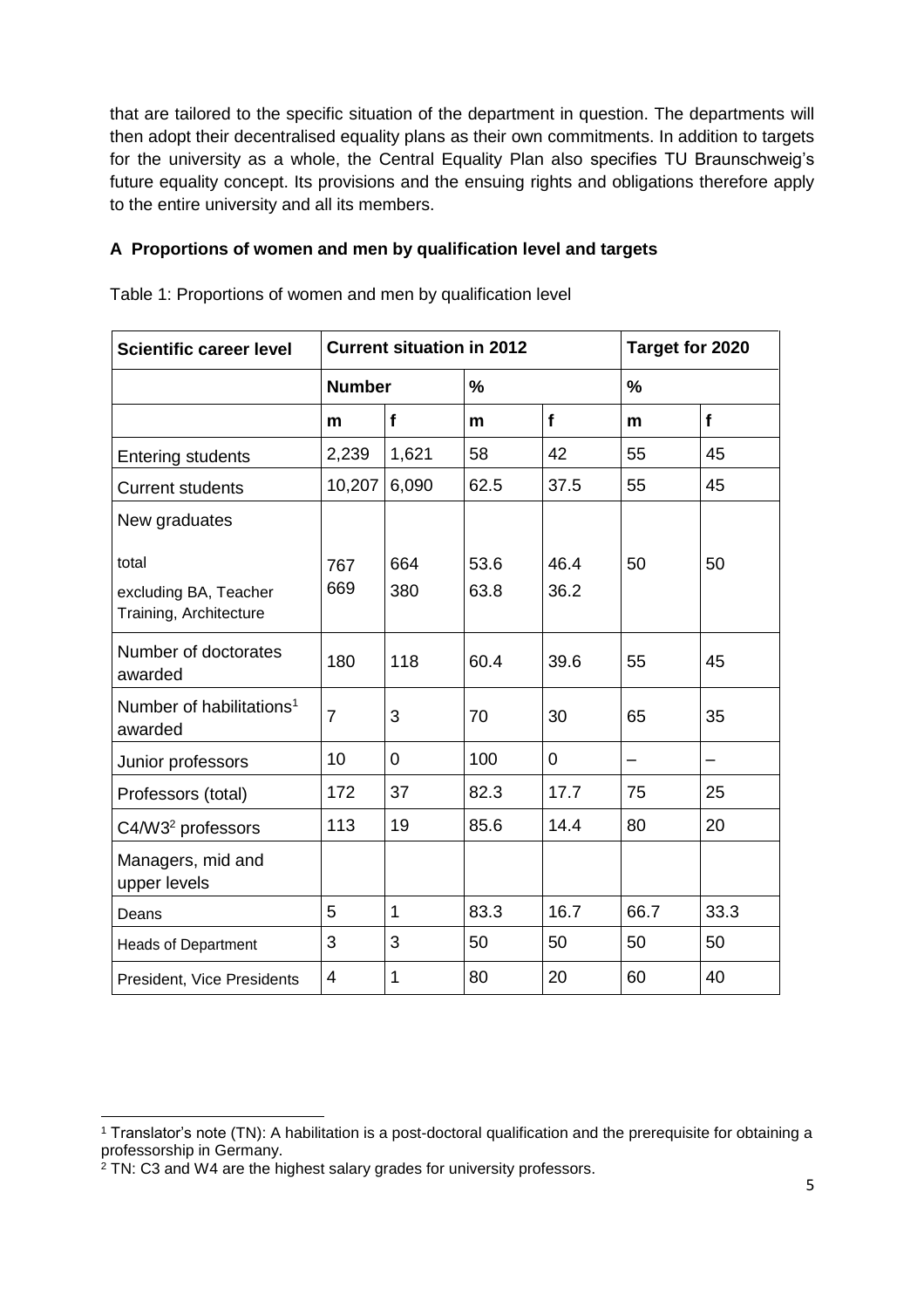| <b>Technical and</b><br>administrative<br>staff | in 2012        | <b>Current situation</b> |                          | Target for 2020 |      |                          |  |
|-------------------------------------------------|----------------|--------------------------|--------------------------|-----------------|------|--------------------------|--|
| <b>Number</b><br>Civil servant pay<br>grade     |                | %                        |                          |                 | %    |                          |  |
|                                                 | m              | $\mathbf f$              | m                        | f               | m    | f                        |  |
| W <sub>3</sub>                                  | $\overline{2}$ | $\mathbf 0$              | 100                      | $\mathbf 0$     | 50   | 50                       |  |
| A 16                                            | 1              | 1                        | 50                       | 50              | 50   | 50                       |  |
| A 15                                            | 4              | 1                        | 80                       | 20              | 60   | 40                       |  |
| A 14                                            | 4              | $\overline{1}$           | 80                       | 20              | 60   | 40                       |  |
| A 13                                            | $\overline{7}$ | $\overline{1}$           | 87.5                     | 12.5            | 75   | 25                       |  |
| A 12                                            | 3              | 1                        | 75                       | 25              | 50   | 50                       |  |
| A 11                                            | $\overline{2}$ | 5                        | 28.6                     | 71.4            | 42.9 | 57.1                     |  |
| A 10                                            | $\overline{4}$ | 11                       | 26.7                     | 73.3            | 32   | 68                       |  |
| A 9                                             | $\overline{2}$ | 5                        | 28.6                     | 71.4            | 34   | 66                       |  |
| A 8                                             | 1              | 0                        | 100                      | 0               | 95   | 5                        |  |
| A 7                                             | 0              | $\overline{2}$           | 0                        | 100             | 5    | 95                       |  |
| A 6                                             | 1              | 0                        | 100                      | 0               | 95   | 5                        |  |
| A 5                                             |                |                          |                          |                 |      | $\overline{\phantom{0}}$ |  |
| A 4                                             |                |                          |                          |                 |      |                          |  |
| A 3                                             |                |                          |                          |                 |      |                          |  |
| $\overline{A}$ 2                                |                |                          | $\overline{\phantom{0}}$ |                 |      |                          |  |
| TV-L pay grades                                 | <b>Number</b>  |                          | %                        |                 |      | $\frac{9}{6}$            |  |
|                                                 | m              | f                        | m                        | $\mathbf f$     | m    | f                        |  |
| <b>AT</b>                                       |                |                          |                          |                 |      |                          |  |
| E 15                                            | 8              | 3                        | 72.7                     | 27.3            | 54.5 | 45.5                     |  |
| E 14                                            | 12             | 5                        | 70.6                     | 29.4            | 58.8 | 41.2                     |  |
| E 13                                            | 30             | 76                       | 28.3                     | 71,7            | 34   | 66                       |  |
| $E$ 12                                          | 8              | 3                        | 72.7                     | 27.3            | 63.6 | 36.4                     |  |
| E 11                                            | 50             | 25                       | 66.7                     | 33.3            | 60   | 40                       |  |
| $E$ 10                                          | 31             | 12                       | 72.1                     | 27.9            | 66   | 34                       |  |
| E 9                                             | 132            | 167                      | 44.2                     | 55.8            | 50   | 50                       |  |
| E <sub>8</sub>                                  | 74             | 156                      | 32.2                     | 67.8            | 40   | 60                       |  |
| E <sub>7</sub>                                  | 38             | 3 <sup>1</sup>           | 92.7                     | 7.3             | 86   | 14                       |  |
| E <sub>6</sub>                                  | 33             | 186                      | 15.1                     | 84.9            | 20   | 80                       |  |
| E 5                                             | 19             | 58                       | 24.7                     | 75.3            | 30   | 70                       |  |
| E 4                                             | 5              | $\mathbf 1$              | 83.3                     | 16.7            | 78   | 22                       |  |
| E 3                                             | 24             | 19                       | 55.8                     | 44.2            | 50   | 50                       |  |
| E <sub>2</sub>                                  | 6              | 86                       | 6.5                      | 93.5            | 12   | 88                       |  |
| <b>Trainees</b>                                 | 63             | 60                       | 51.2                     | 48.8            | 50   | 50                       |  |

Table 2: Proportions of women and men in the technical and administrative division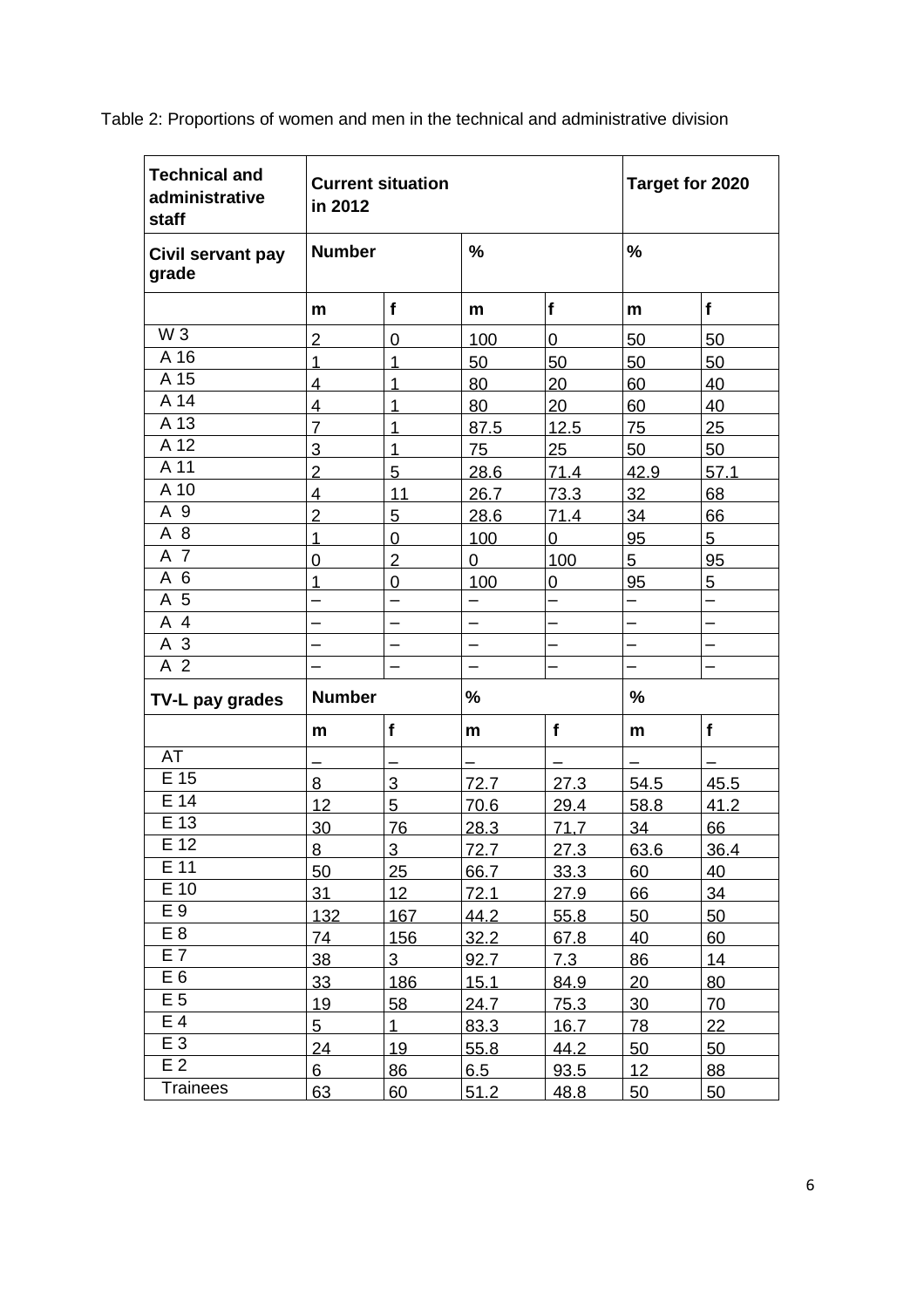#### <span id="page-6-0"></span>**B Measures**

#### **1. Structural anchoring of equality**

Special focus has been placed on anchoring gender equality even more firmly at the management level, intensifying cooperation between the central and decentralised levels and strengthening gender equality throughout the university as a cross-sectional effort.

#### <span id="page-6-1"></span>**1.1 Gender equality structures and responsibilities**

#### **1.1.1 Management**

The responsibility for actively promoting equal opportunities for women and men has been firmly established at the management level. For the entire university and especially for the central area, it sits with the President; the deans are responsible for their respective departments.

Further, gender equality has been incorporated into internal target agreements between the Executive Committee and the departments. Those agreements are based on the department-specific targets for increasing the percentages of women as set forth in the decentralised equality plans.

#### <span id="page-6-2"></span>**1.1.2 Equality and Family Working Group and Jour Fixe**

To encourage networking, information exchanges and synergy, a permanent working group (Equality and Family Working Group) has been established. Its members<sup>3</sup> meet once a year. To improve the interlinking of central and decentralised gender activities at TU Braunschweig, the Equality and Family Working Group and TU Braunschweig's President also meet annually (the "Jour Fixe" meeting).

#### <span id="page-6-3"></span>**1.1.3 Gender Equality Commission**

The Gender Equality Commission (Kommission für Gleichsstellung, KfG), comprising two representatives from each group of TU Braunschweig members, oversees the actual implementation of equality between women and men. It represents all female members of the university and has the special responsibility of nominating the Equal Opportunities Officer, advising and supporting her and accepting her annual report. The Gender Equality Commission is also responsible for the correct application of voting procedures for the Decentralised Equal Opportunities Officers. The members of the Gender Equality Commission are elected by all members of the university.

#### <span id="page-6-4"></span>**1.1.4 Full-time Equal Opportunities Officer**

 $\overline{a}$ <sup>3</sup> The members of the Equality and Family Working Group are the deans of the departments, the heads of the administrative departments, the chairperson of the Gender Equality Commission, the chairperson of the TUBSundFamilie e.V. association, the Equal Opportunities Officer, the Family Office Advisor and the Dual Career Service Advisor.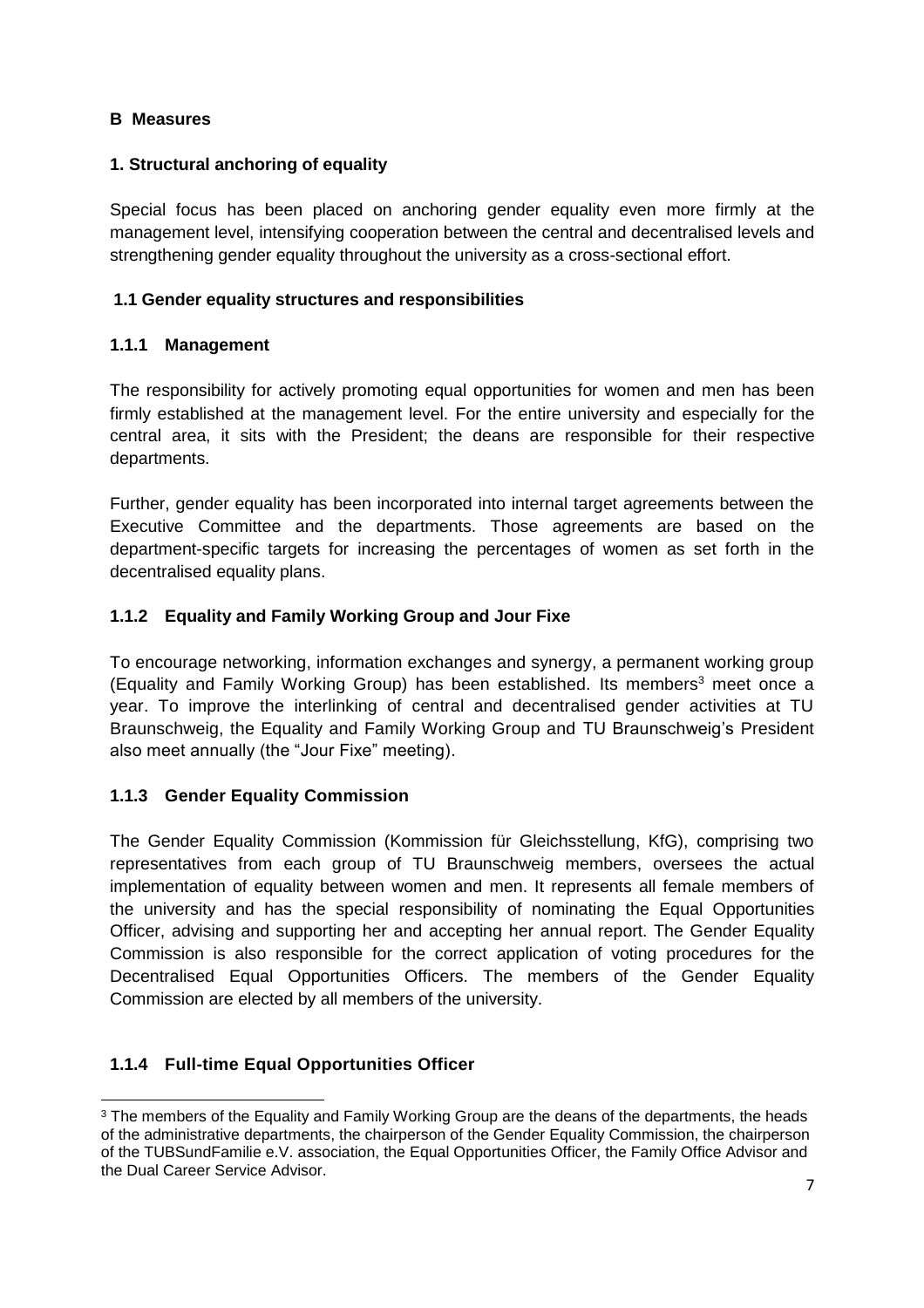According to §42 Sect. 1 NHG and §25 of the university's Statutes, TU Braunschweig's fulltime Equal Opportunities Officer is nominated by the Gender Equality Commission and approved by the Senate for a term of six years (eight years in case of re-election). She is the head of the Equal Opportunities Office (a dedicated office reporting directly to the President), all affiliated projects, and the Family Office. She works towards fulfilling the equality directive as specified in §3 Sect. 3 NHG. This includes her involvement in planning the university's development, as well as in structural and personnel decisions. As a regular advisor, she participates in all committees and other bodies, including the Executive Committee, with the right to speak and make proposals. She is brought in in a timely and comprehensive manner, especially when it comes to personnel-related measures. In fulfilling her duties, the Equal Opportunities Officer is not bound by orders or instructions. She is an active member of the State Conference of Lower Saxon University Women's Representatives (Landeskonferenz Niedersächsischer Hochschulfrauenbeauftragter, LNHF) and in 2012 was elected Vice Chairwoman for a term of two years. She is also active at the national level in the National Conference of Women's Representatives and Equal Opportunities Offices at Universities (Bundeskonferenz der Frauenbeauftragten und Gleichstellungsbeauftragten an Hochschulen, BuKoF) and is a member of the forthcoming network of TU9 equal opportunities officers.

#### <span id="page-7-0"></span>**1.1.5 Decentralised Equal Opportunities Officers**

In addition to the full-time (central) Equal Opportunities Officer, TU Braunschweig has Decentralised Equal Opportunities Officers with a term of office of two years (one year if a student). The Gender Equality Assembly, comprising all students, faculty and staff at a department or central facility, nominates the Decentralised Equal Opportunities Officers from amongst the female members of the department or central facility. They are then approved by the Departmental Council or the Senate. Their terms may be renewed. The Decentralised Equal Opportunities Officers are freed up from their everyday duties as needed to fulfil their tasks. They come together in the Council of Decentralised Equal Opportunities Officers which convenes regularly and is chaired by the central Equal Opportunities Officer. As an introduction to their tasks, they receive a manual which is updated regularly by the Equal Opportunities Office. The Equal Opportunities Office also offers them continuous training courses; to allow for their participation, their employers are required to release those interested from their other obligations up to twice per year.

#### <span id="page-7-1"></span>**1.1.6 Gender equality as a cross-sectional effort**

Gender equality is part of TU Braunschweig's mission statement and strategy process and is continuously being incorporated into quality management processes.

#### <span id="page-7-2"></span>**1.2 Equality-oriented personnel management**

In staffing and appointment procedures, promotions and salary upgrades, grant and prize awards, and nominations for competitions and grants, TU Braunschweig places a strong emphasis on transparent procedures and compliance with equality-oriented criteria.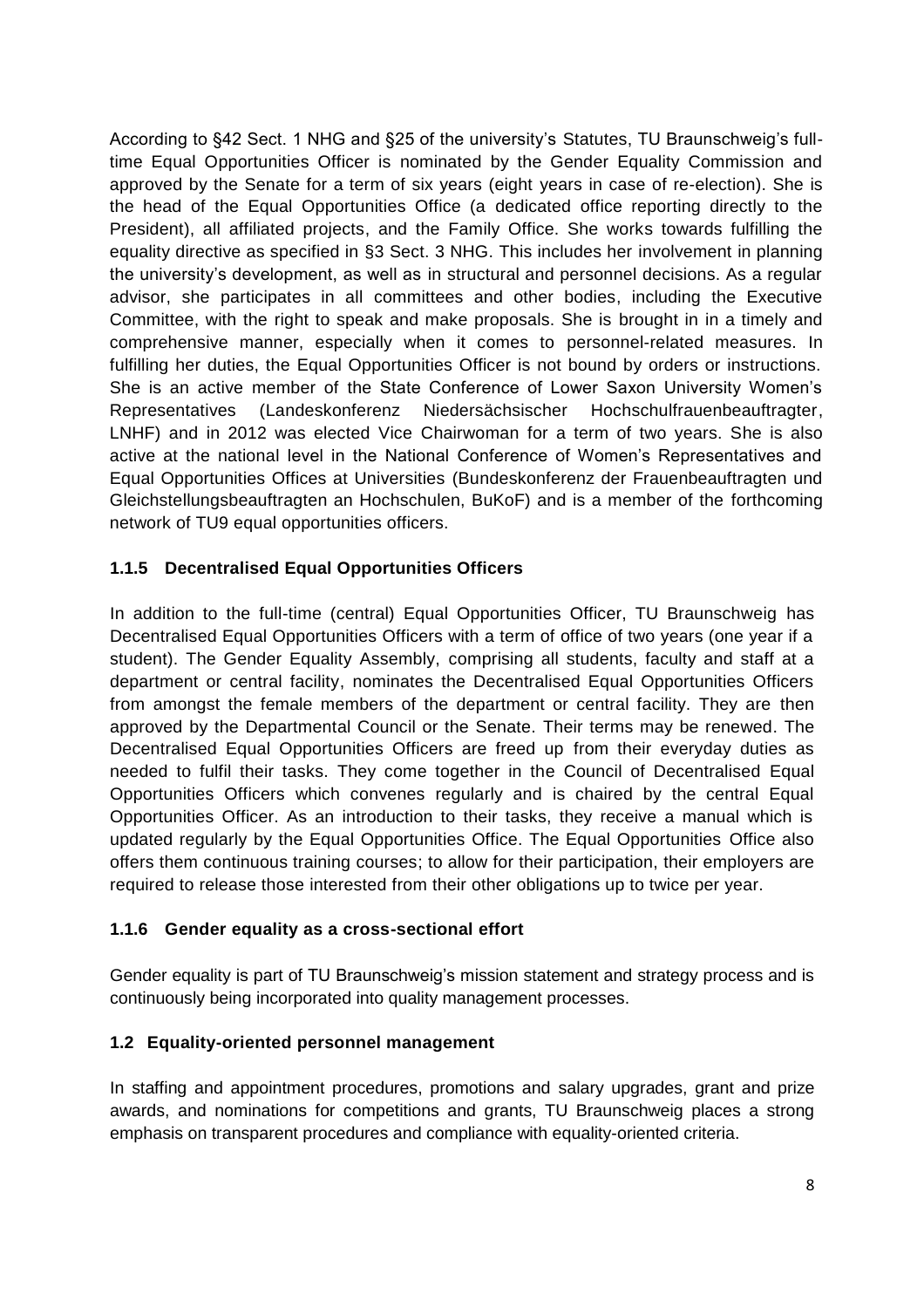#### <span id="page-8-0"></span>**1.2.1 Staffing procedures**

 $\overline{a}$ 

As set out in §21 Sect. 3 sentence 2 NHG and §13 Sect. 5 NGG, in conjunction with §3 Sect. 3, in the cases of recruitment, promotions and the assignment of activities at a higher level, women with equal qualifications, and taking into account fairness in each individual case, shall be given preference until they reach equal representation in that particular pay grade. In areas where men are underrepresented, this rule is applied accordingly to men. When awarding positions to young scientists, other mid-level positions and grants, the following principle is applied: "In areas where women are strongly underrepresented, all female applicants whose area of work and qualifications correspond to the job advertisement should as a rule be invited for an interview, and at least half the candidates invited for an interview should be women. This provision can be modified in consultation with the Equal Opportunities Officer."<sup>4</sup> In addition, women are actively promoted when it comes to nominations for competitions and prizes.

All vacancies, including externally-funded positions, are publicly advertised at TU Braunschweig via national print media, the Internet and discipline-specific e-mail distribution lists and newsgroups. Student research assistant and graduate research assistant positions must be advertised within the discipline or department to give all students the chance to apply. Exceptions from this obligation of public advertisement as stipulated in §26 Sect. 1 NHG must be approved by the Equal Opportunities Officer. Public advertisement may be waived in the following cases:

- For research associate positions, if a specific person was agreed upon during professorial appointment negotiations;
- If the Staff Council Representative (as set out in §65 Lower Saxon Staff Representation Act, Nds. PersVG) and the Equal Opportunities Officer agree to waive the public advertisement;
- For externally-funded positions, if the funds were granted for a specific person.

Even if there is no public advertisement of the vacancy, the Equal Opportunities Officer must be fully informed and involved. The application period for vacancies at TU Braunschweig is at least three weeks, except for student research assistants and graduate research assistant positions. The Equal Opportunities Officer is informed in a timely manner so that she can comment on the wording of the advertisement, if she deems that necessary. The advertisement must explicitly address the gender which is underrepresented in the area in question. It must also be stated that the position is eligible for part-time work.

<sup>4</sup> Recommendations to ensure equal opportunities in staffing procedures (Empfehlungen zur Gewährleistung von Chancengleichheit bei Stellenbesetzungsverfahren), State Ministry for Science and Culture (MWK), 407-38282/5 of 18/10/1996, II. 3.4.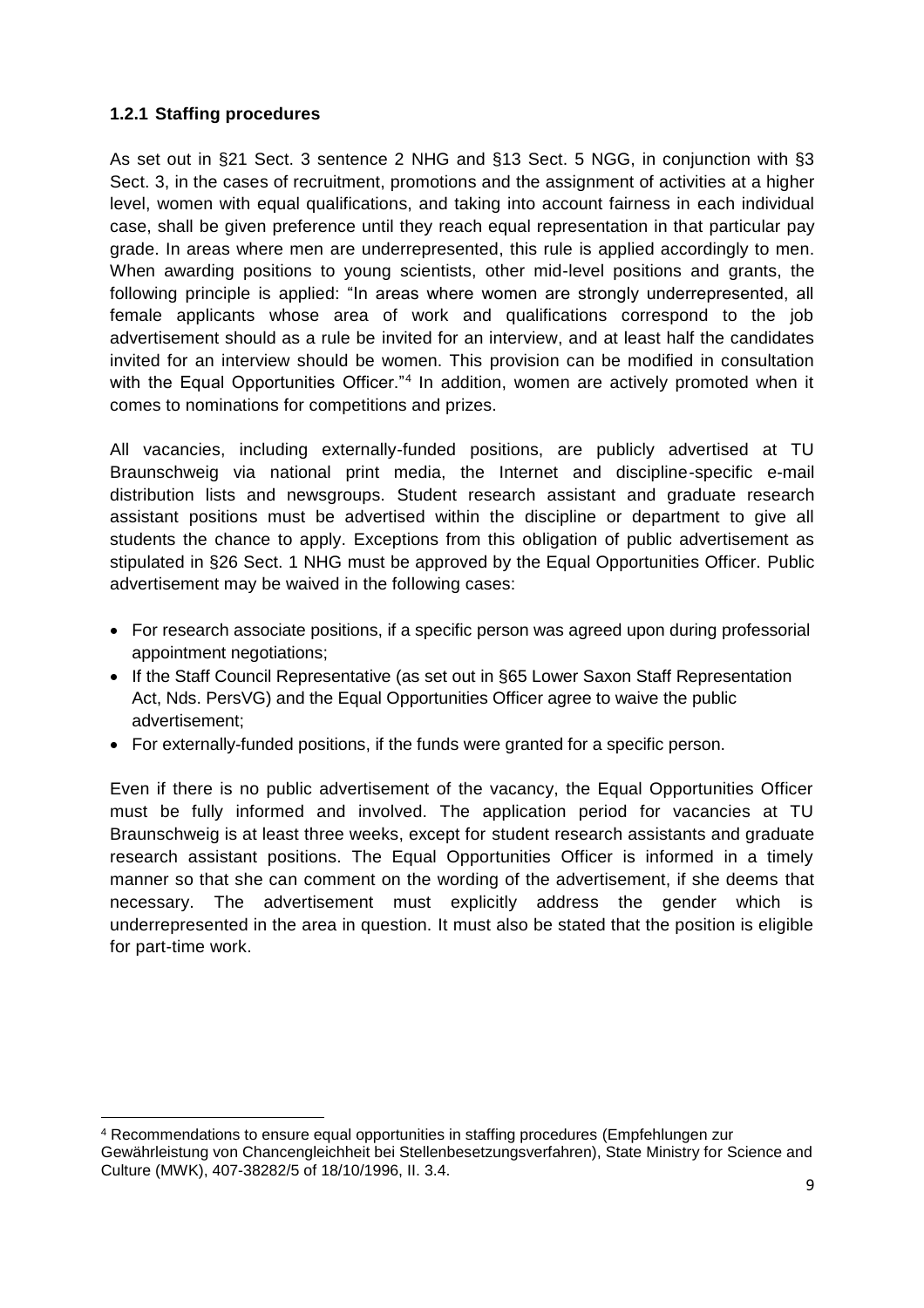#### <span id="page-9-0"></span>**1.2.2 Appointment procedures**

Since 2005, TU Braunschweig has had Appointment Guidelines (Berufungsleitfaden) that are applied consistently. The Representative for Appointment Matters is responsible for these procedures, from preparing a Profile Paper for the position to issuing the appointment announcement. In the Profile Paper, a tool consistently used in every appointment procedure, the characteristics of the available professorship are compiled before issuing the call for applications. The Appointment Guidelines state that the number of applications expected from female candidates must be specified, and the efforts made to actively recruit female applicants must be documented. Qualified female candidates are directly encouraged to apply. To facilitate the search for qualified women, databanks of female experts such as FemConsult are used. The Equal Opportunities Office supports everyone involved in the active recruitment of women by providing a guideline, an updated version of which will be published in 2012/13. In addition, the Guidelines for Eliminating Bias (Leitlinien zum Ausschluss von Befangenheiten) have been in force at TU Braunschweig since 2010.

In all appointment procedures, the Equal Opportunities Officer must be involved in a timely and comprehensive manner (even if there is no public advertisement as set out in §26 Sect. 1 NHG). The Equal Opportunities Officer is involved from the outset, beginning with consultations on the position's title and the application for clearance from the ministry. The Equal Opportunities Office provides informational material such as an LNHF brochure on gender issues in appointment procedures and offers gender competency training for appointment committees to ensure that all those involved are aware of their options for promoting equal opportunities. Selection procedures for junior professors are conducted in the same manner as appointment procedures at TU Braunschweig.

#### <span id="page-9-1"></span>**1.2.3 Involvement of the Equal Opportunities Officer**

The Equal Opportunities Officer must be involved in all staffing and appointment procedures from advertisement to the conclusion of each procedure. The Equal Opportunities Officer must be informed about pre-selections and interviews in a timely manner so that she can be in attendance on the set date. Applications for personnel-related measures must also be signed by her.

If a decision affecting the gender equality directive has been made against the Equal Opportunities Officer's vote, she has two weeks to lodge an objection to demand a revised decision. The new decision must be taken at the earliest one week after the objection was made and only after an attempt to reach an agreement has been made. This attempt will be prepared by an arbitration committee consisting of the Equal Opportunities Officer, a representative nominated by the Staff Council, the hiring manager, and a neutral person designated by the department or central facility. The committee's objective is to try and reach an agreement.

#### <span id="page-9-2"></span>**1.2.4 Evaluation of qualifications and non-discrimination rule**

When evaluating qualifications, all aspects of a candidate's ability, suitability and academic performance must be acknowledged in detail. This includes social skills, experience and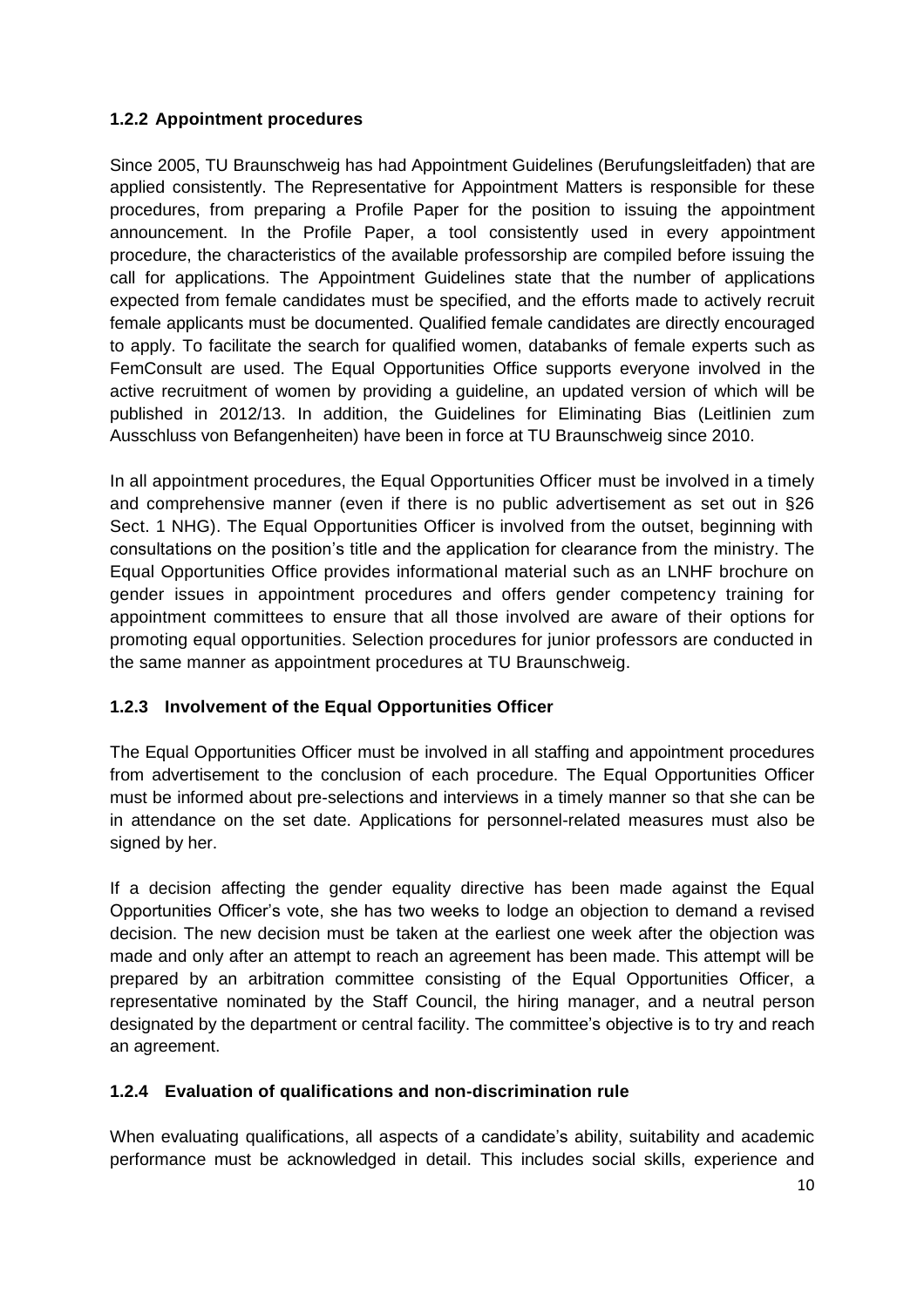abilities gained through family activities or voluntary work, flexibility, communication skills and capacity for teamwork, drive, and organisational skills, insofar as they are relevant to the duties in question.

For hiring and promotion decisions, the following criteria must not be held against the candidate:

- Breaks in employment, reduction of working hours or delays in concluding individual stages of education due to caring for children or dependant relatives;
- Age, as long as it does not contradict the profile of the position;
- Income, marital status or the job of the candidate's partner;
- Limited working time to be able to care for children or dependant relatives, or the desire to take advantage of the option of reduced working hours.

Part-time employees must be given the same promotional prospects and training opportunities as full-time employees.

#### <span id="page-10-0"></span>**1.2.5 Committee nominations and staffing**

In keeping with §16 Sect. 5 and 6 NHG and §32 Sect. 1 and 3 of TU Braunschweig's Statutes, all groups relating to the university must ensure that at least 50% of committee nominees are women. When staffing committees, commissions and other bodies whose members are not elected, at least 40% of the voting members must be women. While we have succeeded in raising the percentage of women on the University Council to 43%, further action is required for many of the other bodies. The aim is to bring the percentage of women in all committees to at least 40%.

#### <span id="page-10-1"></span>**1.2.6 Further education**

Next to recruiting, the further education of the university's members is an important aspect of both academic and non-academic personnel management. In recent years, considerable efforts have been made in this area at TU Braunschweig, including the expansion of personnel development measures and the introduction of TU Braunschweig's Health Management Office (BGM), Health Promotion Office (BGF) and Reintegration Management Office (BEM). To promote equal opportunities, gender-related issues were incorporated into all training courses (such as the use of gender-neutral language). In addition, there are now training courses on offer that explicitly target women through their content, aims, methods and organisation and that provide them with additional qualifications and preparation for high-grade positions or duties that have changed after restructuring. Special emphasis is placed on training that targets women participants in the field of new information and communication technologies. When developing these courses, the needs of part-time employees are also taken into account.

#### <span id="page-10-2"></span>**1.3 Gender monitoring**

The creation and structuring of TU Braunschweig's Management Controlling Office has enabled comprehensive monitoring of gender aspects in data collection and reporting.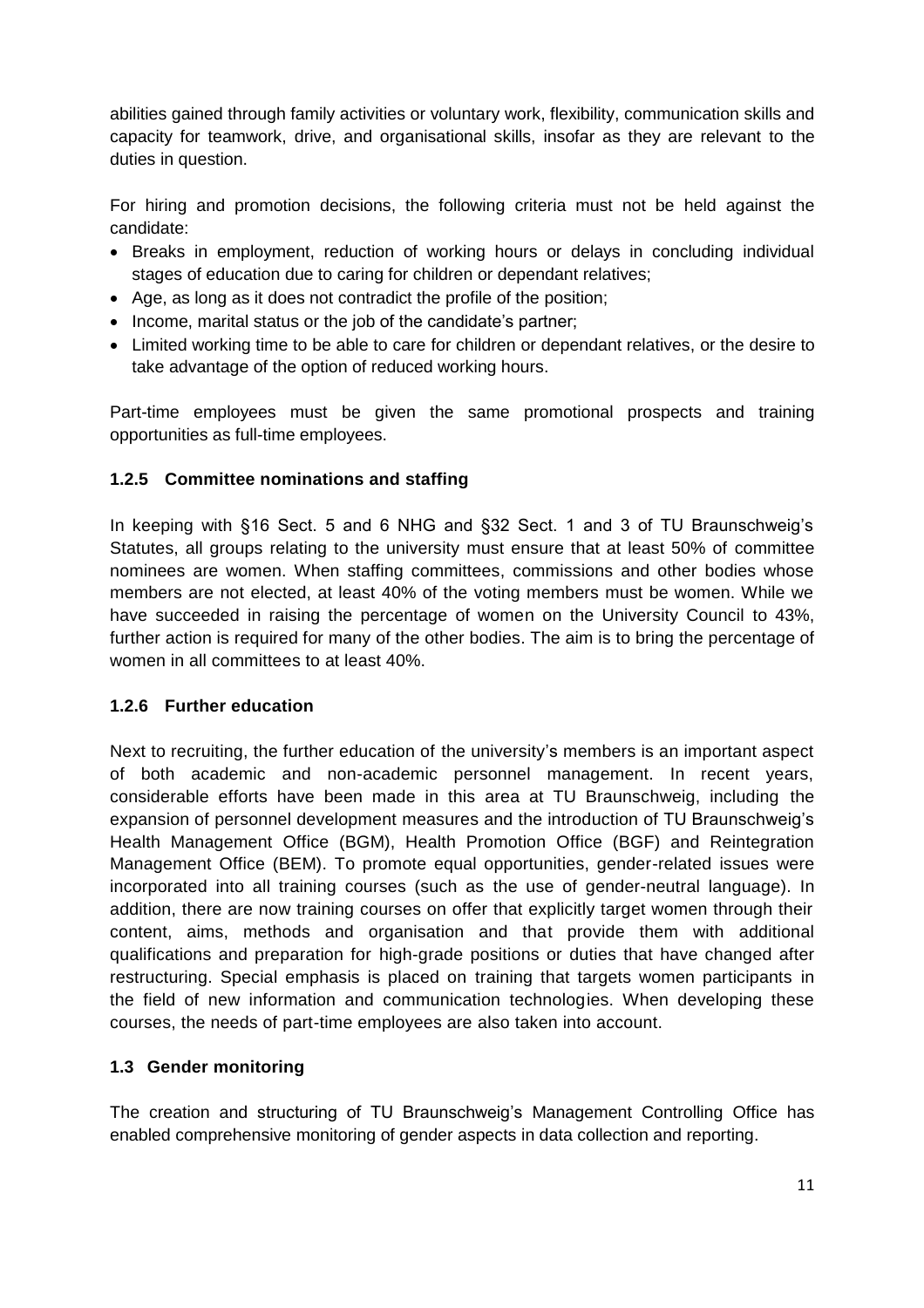#### <span id="page-11-0"></span>**1.3.1 Reporting**

For all of the university's areas, the Management Controlling Office and the individual departments collect people-related data broken down by gender. Those data are to be submitted to the Equal Opportunities Office unprompted at least once a year.

#### <span id="page-11-1"></span>**1.3.2 Monitoring**

Using the data provided by the Management Controlling Office and the departments, the Equal Opportunities Office monitors all of the university's gender equality activities. This makes it possible to intervene in ongoing processes when needed. Changes to the overall gender equality strategy are decided by the Senate and the Executive Committee at the proposal of the Equal Opportunities Office and with involvement of the Equality and Family Working Group.

#### <span id="page-11-2"></span>**1.3.3 Gender Equality Ticker**

In addition to these gender monitoring processes, a central Gender Equality Ticker was added to TU Braunschweig's website to provide a quick overview of the current percentages of women at all qualification levels and in management positions, as well as a comparison of the number of female professors in relation to the number of female students in each department.

#### <span id="page-11-3"></span>**1.3.4 Threshold analysis of gender parameters**

The Management Controlling Office has developed a tool called the "Threshold Analysis of LOM<sup>5</sup> Gender Parameters". It presents the actual and forecast gains in case of a higher percentage of women at the various levels for each discipline. It has been made available to the departments as an incentive.

#### <span id="page-11-4"></span>**1.3.5 Evaluation**

At TU Braunschweig, measures that promote equal opportunities for women and men are evaluated, usually every other year, to determine their positive and negative effects. If the length of a programme is less than two years, it is evaluated as it comes to an end. Based on that evaluation, a decision is made as to the programme's continuation, adaptation or replacement with alternative measures. The Equal Opportunities Office is responsible for evaluating central measures. Decentralised measures are evaluated by the departments or central facilities responsible for them. Upon request, the Equal Opportunities Office can provide assistance with evaluations. All evaluation results are submitted to the Equal Opportunities Office.

#### <span id="page-11-5"></span>**1.3.6 Certification**

TU Braunschweig regularly undergoes external certification processes with an equal

 $\overline{a}$ <sup>5</sup> TN: LOM is the Leistungsorientierte Mittelvergabe des Landes, the performance-based allocation of funds by the state.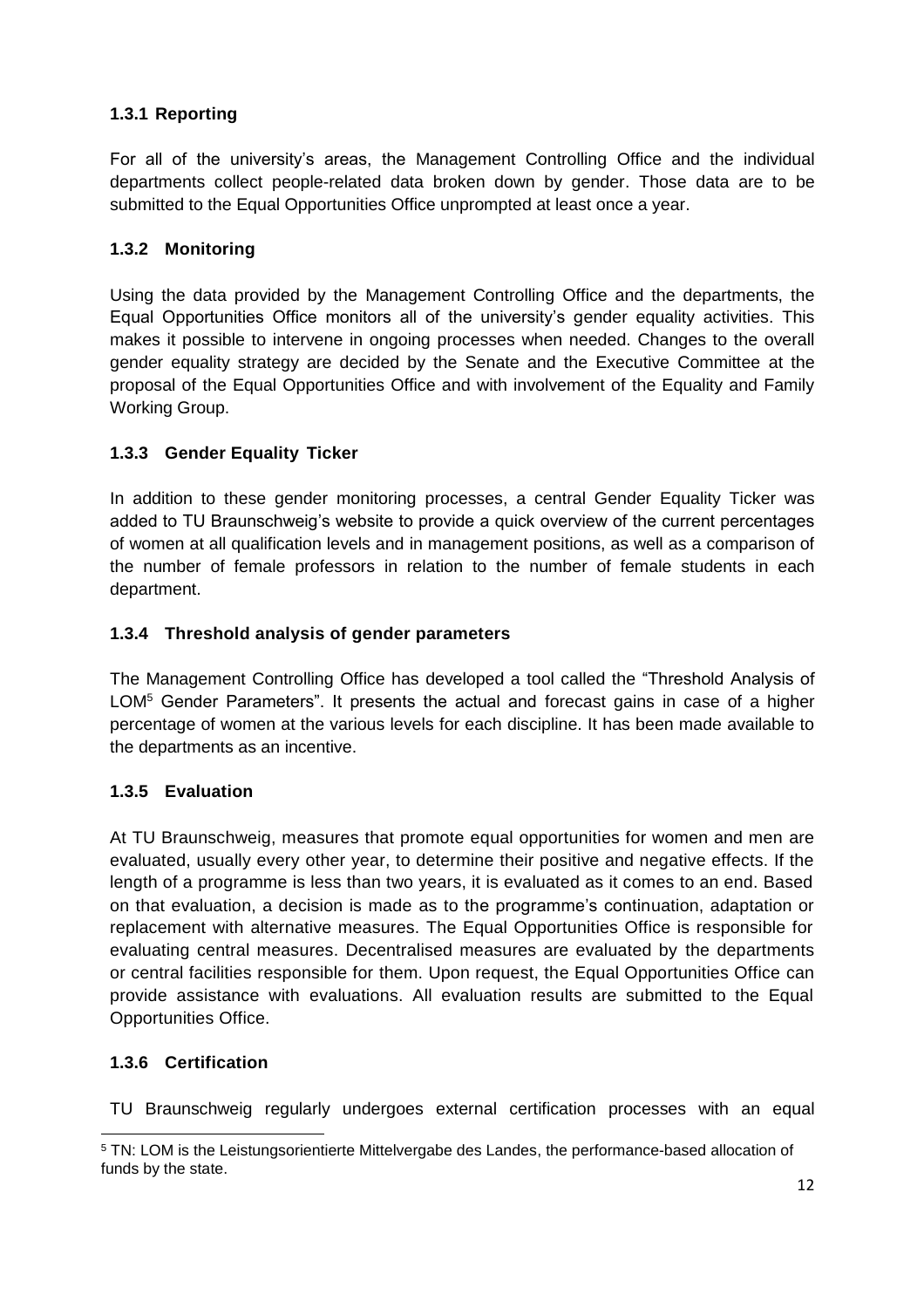opportunities focus, using those processes to monitor its equality situation. The latest example is the application process for the TOTAL E-QUALITY Award, which TU Braunschweig received for the second time running on 24 September 2012. For 2013, further certification is planned as part of the Family-Friendly University Audit, as well as the submission of the university's equal opportunities concept to the Female Professors Programme<sup>6</sup>.

#### <span id="page-12-0"></span>**1.4 Gender-oriented financial management**

The umbrella term "gender-oriented financial management" refers both to financial incentives and to long-term funding of gender equality structures.

#### <span id="page-12-1"></span>**1.4.1 Gender equality in the performance-based allocation of funds**

The control parameter of 4% that the State of Lower Saxony's performance-based allocation of funds (LOM) awards for gender equality efforts, is also used when funding is distributed within the university.

#### <span id="page-12-2"></span>**1.4.2 Funding for gender and family measures**

To assist her in the fulfilment of her duties, the Equal Opportunities Officer is supported by an Equal Opportunities Office which she also runs. The office includes a Research Associate position (66%, pay grade TV-L E13) and an Administrative Employee position (100%, pay grade TV-L E 6), as well as a basic budget. In addition to this, the Equal Opportunities Office receives central funding for fundamental actions in the areas of family-friendliness and closing the gap of underrepresentation (one Advisor position each, 70% pay grade TV-L E 13, as well as funding for childcare and material resources). The Braunschweig Centre of Gender Studies will also be funded for an indefinite period.

So far, the approved budget requests for gender-related activities amount to 2% of the centrally available tuition contribution funds. If tuition contributions continue to be charged in Lower Saxony after 2013, or if the state provides compensatory funds, gender-related measures will have those funds at their disposal.

#### <span id="page-12-3"></span>**1.5 Sexual harassment**

TU Braunschweig stands up for the dignity of women and men at all levels. It cherishes the positive and trusting cooperation of the university's female and male employees and students.

TU Braunschweig sees it as its duty to increase its members' awareness of the issues of sexual harassment and sexual violence and to ensure that such behaviour is not tolerated. Awareness-raising measures are carried out by the Equal Opportunities Office and the Gender Equality Commission (for example in the form of circulars and flyers on sexual

 $\overline{a}$ <sup>6</sup> TN: The Female Professors Programme (Professorinnenprogramm) is sponsored by the Federal Ministry of Education and Research (BMBF).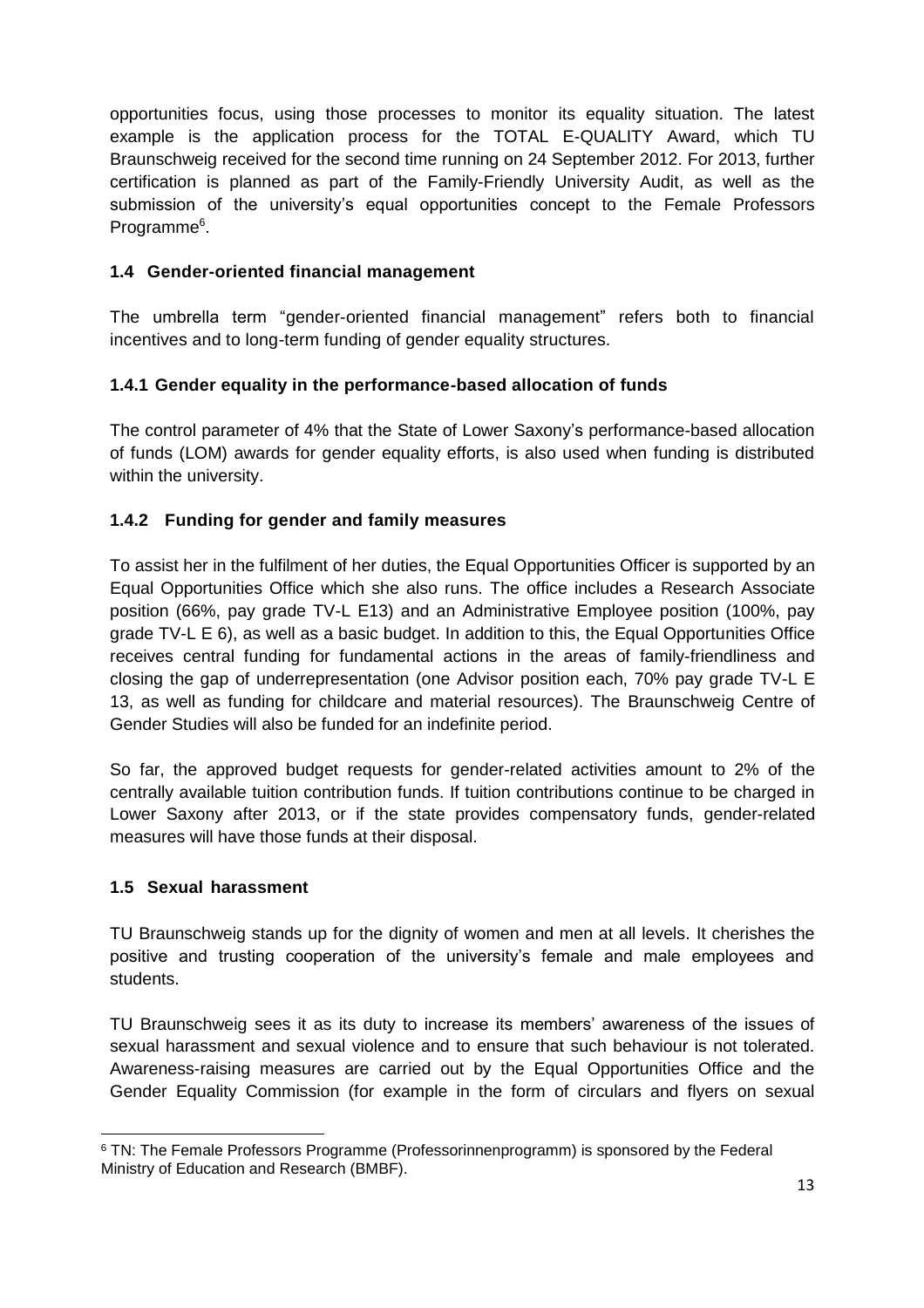harassment and sexist advertising) and by the Workplace Safety and Preventive Healthcare Office in cooperation with the police. Surveys of various groups of TU Braunschweig members help uncover and resolve existing problems in this area. Since the assault on a female TU employee, we have been offering safety and assertiveness training to improve female university members' sense of safety. These training courses have been well received.

Sexual harassment and sexual violence are usually directed against women; whenever men are victims, they are entitled to the same protection as women. According to §12 AGG (Allgemeines Gleichbehandlungsgesetz, General Equal Treatment Act), every university member entrusted with training, educational or managerial duties is obligated to follow up on every concrete indication of sexual harassment in their area of responsibility. The Equal Opportunities Office and/or the Equal Opportunities Officer is to be contacted from the start to provide advice. Victims of sexual harassment or sexual violence can seek advice from the Equal Opportunities Office, the Personnel Department, the Staff Council Representatives, the Social Advisory Service, the Health Management Office and the Psychological Counselling Centre of the Student Services OstNiedersachsen.

In 2013, TU Braunschweig plans to introduce a guideline to combat sexual discrimination and sexual violence and, in cooperation with the Department of Developmental, Personality and Forensic Psychology, the Psychological Counselling Centre, the Equal Opportunities Office, the Social Advisory Service and the Staff Council Representatives, an advice service specialising in sexual harassment and sexual violence.

#### <span id="page-13-0"></span>**1.6 Gender-neutral language**

As a rule, all documents written or displayed at TU Braunschweig (such as forms, guidelines, identity cards, study and examination regulations, our website, etc.) are formulated in such a way that either both the female and the male linguistic form or gender-neutral language is used. In job advertisements, the position is to be given first in the female, then in the male form.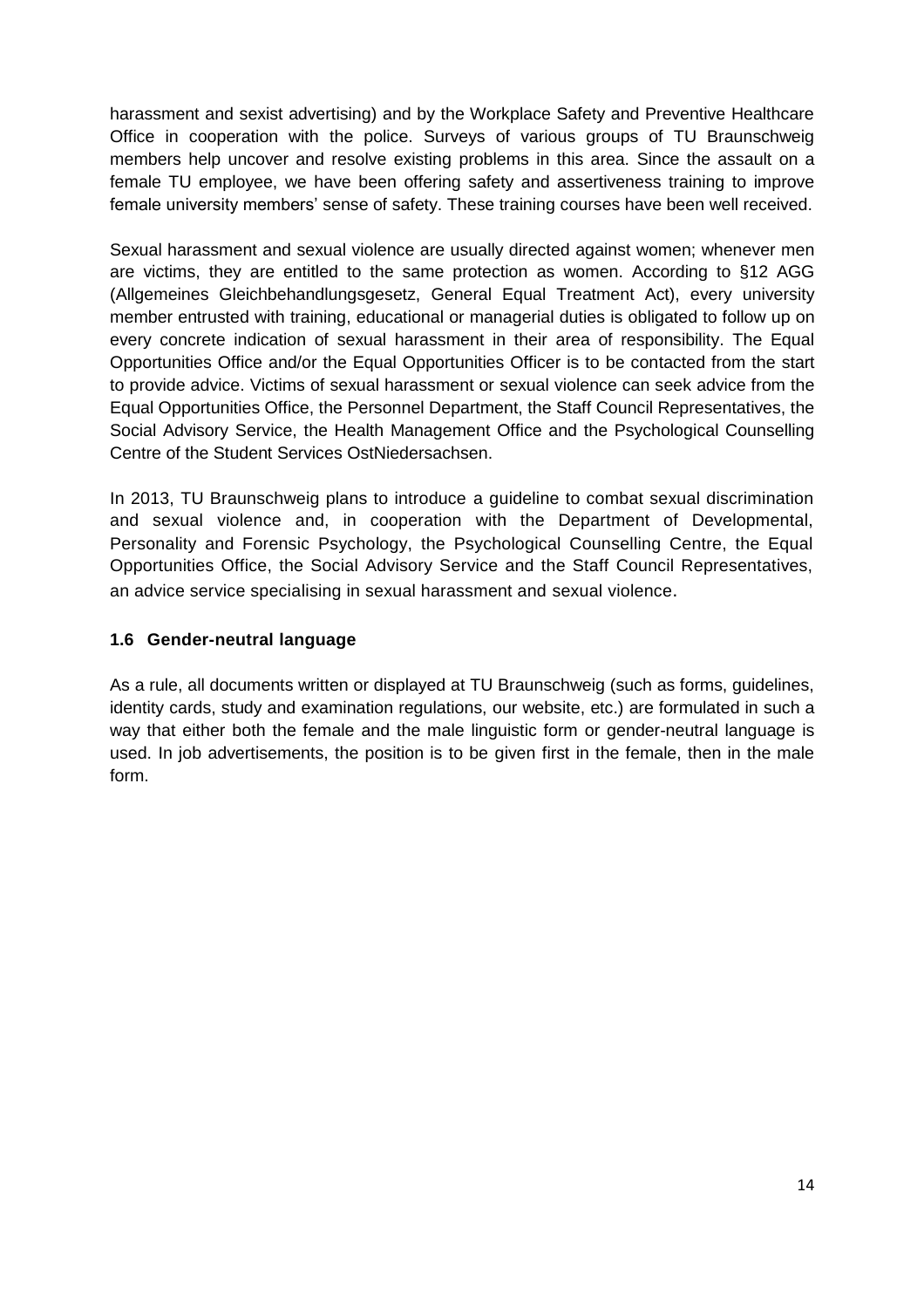#### <span id="page-14-0"></span>**2. Closing the gap of underrepresentation**

The first of the three strategic goals of TU Braunschweig's equal opportunities concept is to close the gap of underrepresentation. In those areas where one gender is underrepresented, measures should be taken to reduce that underrepresentation.

#### <span id="page-14-1"></span>**2.1. Offers for female secondary school students**

To increase the percentage of women in STEM subjects and the percentage of men in educational sciences, the departments will hold gender-targeted informational events on study possibilities, in particular for degree programmes where one gender is underrepresented. During informational events at secondary schools, female scientists and students are presented as role models for female secondary school students. The same holds true for men in educational sciences. In addition, all departments actively participate in the annual Future Day for Girls and Boys (Zukunftstag für Mädchen und Jungen) and implement targeted measures to promote encounters with secondary school students of the gender that is underrepresented in the discipline or professional field (for example through lab sessions, work placements or mentoring).

The university as a whole offers interdisciplinary and interdepartmental events and programmes for secondary school students. This includes the Future Day for Girls and Boys organised by the Equal Opportunities Office and fleshed out by the departments and the university's central facilities, and the "Mentoring for Female Secondary School Students" (Mentoring für Schülerinnen) and "Niedersachsen-Technikum" programmes organised by the Equal Opportunities Office. Mentoring for Female Secondary School Students targets young women in Years 8-10 (school types Gymnasium and Gesamtschule) and in particular Years 11-13, providing practical insight into STEM degree programmes. Under the Niedersachsen-Technikum sponsored by the State of Lower Saxony, female secondary school graduates who are undecided about what to study have the chance to complete a six-month paid work placement at a technology company and to take taster classes at a university at the same time. In the area of teacher training, TU Braunschweig plans to participate in the University of Hildesheim Foundation's "Men and Primary School Teaching" (Männer und Grundschullehramt) programme as well as in other activities to increase the percentage of men in teacher training programmes.

#### <span id="page-14-2"></span>**2.2 Offers for students**

In TU Braunschweig's STEM subjects, there is still a pronounced underrepresentation of female students. To make these subjects more attractive to women and to increase their chances of employment, TU Braunschweig promotes women's issues in a lasting way, for example through individual coaching, specific tutorials, seminar groups and small exercise groups. Measures and projects that promote equal study opportunities and contribute to the advancement of women and gender research are financed by central and decentralised funds, as well as tuition contribution funds in accordance with the Allocation Guideline of the Study and Further Education Commission (KSW). Female students receive targeted support in choosing their subject area and specialisation and are counselled throughout their studies. In addition to their regular service, TU Braunschweig's subject-specific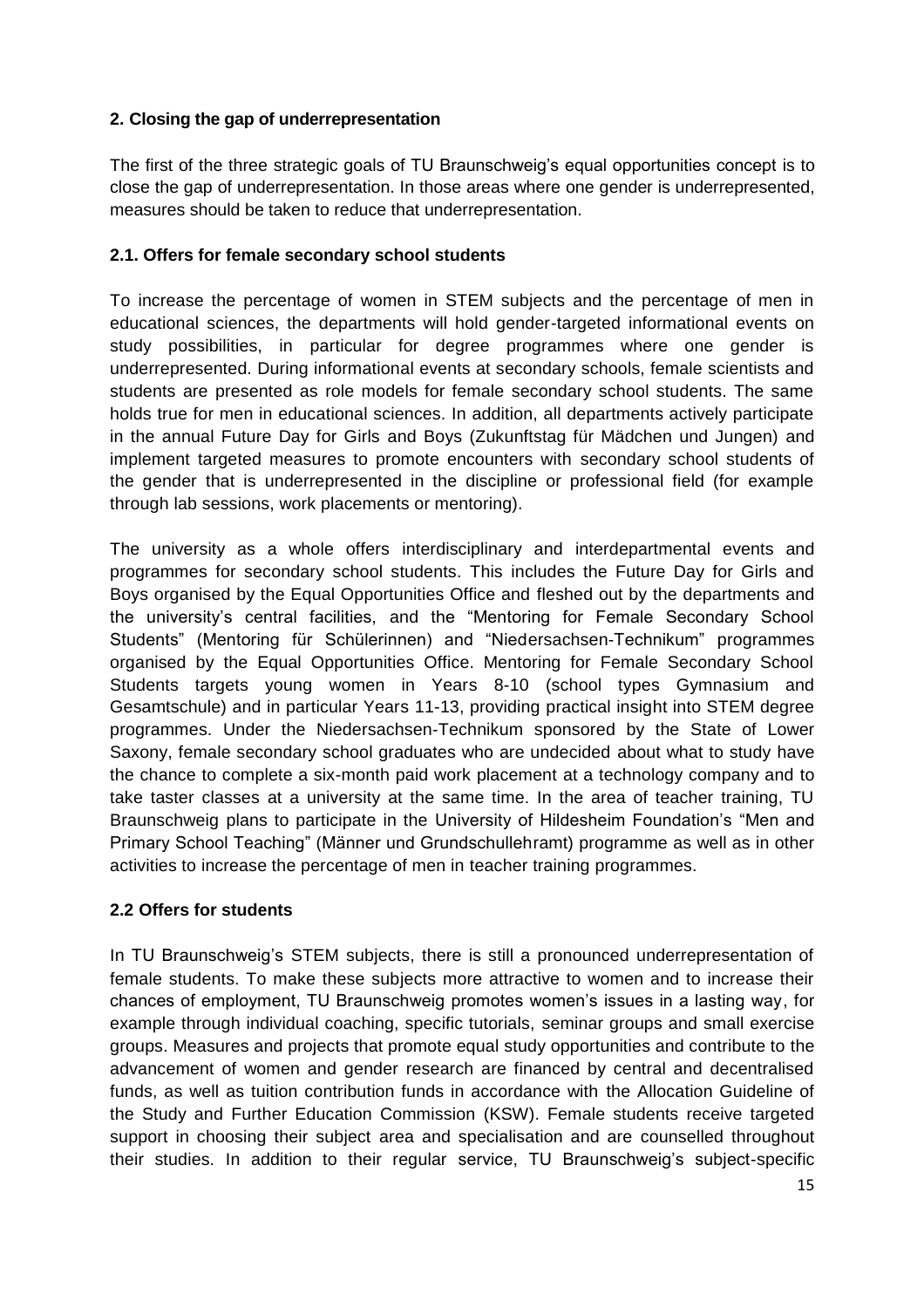academic advisory services offer advice that is tailored to the specific situation of female students. The departments are currently working on concepts for this. They encourage female students to plan and carry out stays abroad, attend conferences and conventions, and participate in research projects. Lecturers and professors inform gifted female students about the possibilities and job prospects afforded by a scientific career and encourage them to consider that path. All vacant positions for student research assistants and graduate research assistants are advertised throughout the university (including TU Braunschweig's online Job Portal). Female students are explicitly invited to apply and are given preference where their qualifications are the same. In subjects where women are underrepresented, the percentage of female graduate research assistants and student research assistants should at least equal the percentage of female students in that subject. For all other subjects, it should be at least 50%. Female students can benefit from the following programmes:

- **Tailored Career** Qualifications and Advice for Female Students (Karriere nach Maß Qualifizierung & Beratung für Studentinnen): This Equal Opportunities Office programme aims to promote women's careers in science and industry by offering a range of additional training courses and advice to female students in all disciplines. Since 2012, "Mentoring for Female Students" (Mentoring für Studentinnen) has also been part of the programme. This university-wide mentoring programme promotes young female talent in science and industry and is one of TU Braunschweig's many cooperation projects with companies in the region. There are also events and workshops with a gender and diversity focus open to all students, female and male.
- **Femtec:** This mentoring programme created by the NTH (Niedersächsische Technische Hochschule), an alliance of TU Braunschweig, TU Clausthal and LU Hannover, supports female technology and natural sciences students in launching a career in industry. In cooperation with top-class partners in science and industry, it offers its participants insights into companies and interdisciplinary qualifications (leadership, soft skills, and entrepreneurial thinking and action) and promotes the young women's careers and networking efforts.
- **fiMINT:** This NTH programme coordinated by TU Braunschweig's Equal Opportunities Office supports female students, new graduates and young scientists in STEM subjects by providing advice, individual coaching sessions, workshops that yield interdisciplinary qualifications, annual forums and other networking opportunities. In addition to this, regular events are held with TU Braunschweig's cooperation partners and companies from the region.

At TU Braunschweig, female students receive information about internal and external grants, competitions and awards, are personally encouraged to apply for them and receive support in doing so. Where direct applications are not accepted, they are nominated as candidates for internal and external prizes and grants at least in the same proportion as there are women in their subject areas. TU Braunschweig plans to introduce a study completion grant for female students in 2013 and supports departments, clubs and companies that offer prizes to female students. In cooperation with the Equal Opportunities Office, for example, the Soroptimist International Prize Braunschweig for dedicated female students will be awarded for the first time in 2013.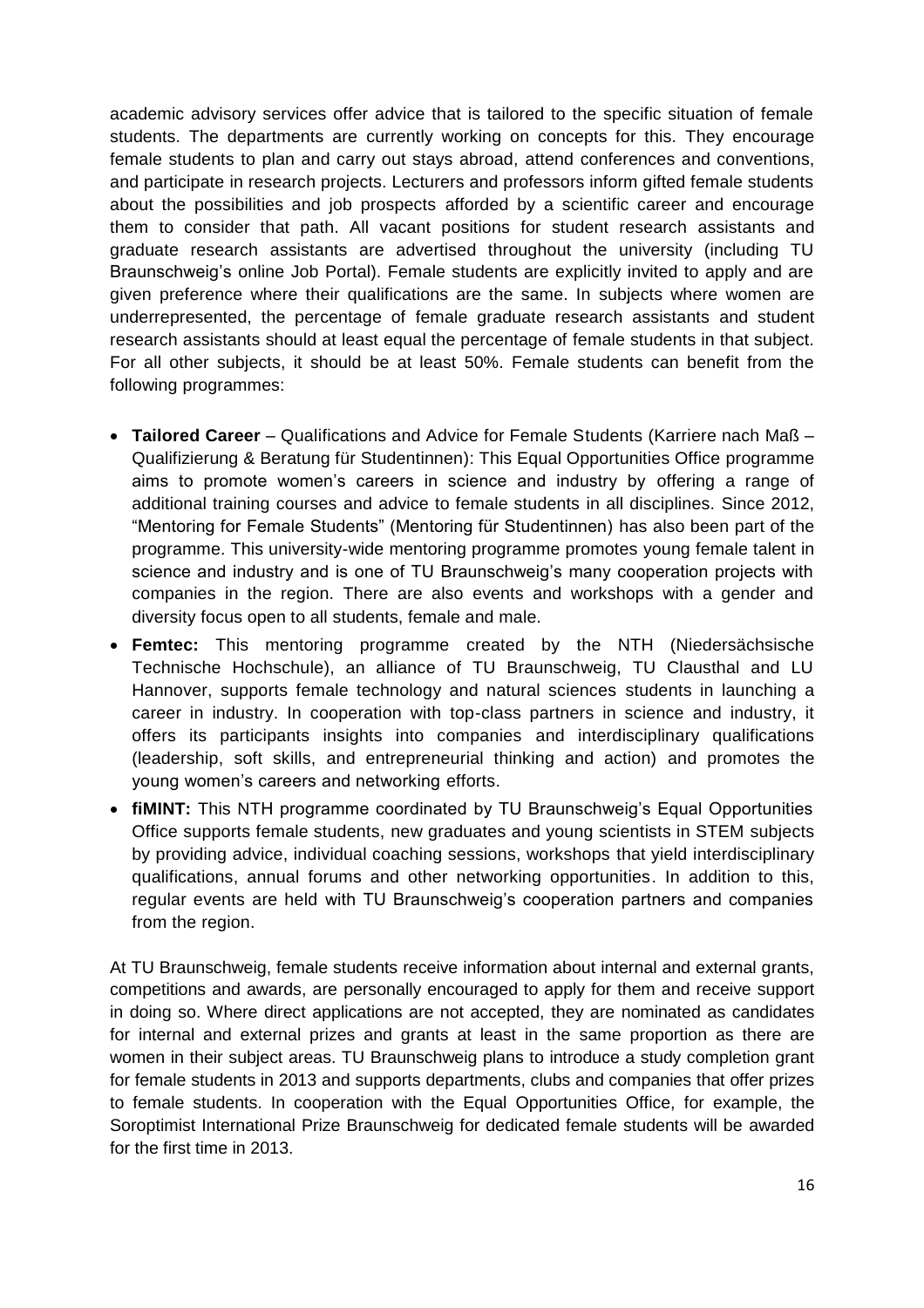Wherever possible, examination boards should include women. If there are not enough female scientists to act as examiners and assessors during oral exams, female students may submit a request to the Examination Office for the Equal Opportunities Officer or a representative of hers to be present during the exam. The degree programme coordinators should actively point out this option.

#### <span id="page-16-0"></span>**2.3 Offers for doctoral and habilitation candidates**

Suitable new female graduates of all degree levels are actively and personally encouraged to pursue scientific careers, apply for doctorate and habilitation positions and get involved in securing outside funding. By being directly approached, qualified female scientists receive special support in planning and carrying out stays abroad, attending conferences and publishing their work. Female doctoral candidates and other young female scientists receive targeted support, are included in research projects and are explicitly encouraged to apply for junior professor positions, habilitation grants and career-developing positions. The departments are working towards providing tenure-track positions for female junior professors. To increase the percentage of women in science, appointments of female guest professors can be used. However, this should not affect the general target for increasing the percentage of women in established positions. Female doctoral and habilitation candidates receive support in the form of soft skills training, for example at the various graduate schools that also offer gender-sensitive courses. Young female scientists can also take advantage of the following programmes:

- **fiMINT:** This NTH project coordinated by TU Braunschweig's Equal Opportunities Office supports female students, graduates and young scientists in STEM subjects through advice, individual coaching sessions, workshops that yield interdisciplinary qualifications, annual forums and other networking opportunities. A new development is the Competency Team (Kompetenzteam), which combines coaching and peer mentoring: a coach provides six months of guidance to a group of young female scientists for their professional and personal development. Regular exchanges and mutual support are the main focus. In addition to this, regular events are held with TU Braunschweig's cooperation partners and companies from the region. Research alliances can ask fiMINT to take over the organisation of targeted qualification courses to promote young female talent, as well as gender and diversity trainings for young managers.
- **Mentoring for Female Early Career Scientists** (Mentoring für Nachwuchswissenschaftlerinnen): TU Braunschweig plans to offer a mentoring programme for young female scientists under the umbrella of TU9, the alliance of Germany's leading institutes of technology.

At TU Braunschweig, early career female scientists receive information about internal and external grants, competitions and awards, are personally encouraged to apply for them and receive support in doing so. Where direct applications are not accepted, they are nominated as candidates at least in the same proportion as there are women among the people of their qualification level in their subject area. TU Braunschweig plans to introduce a doctorate completion grant for early career female scientists. It also supports departments, clubs and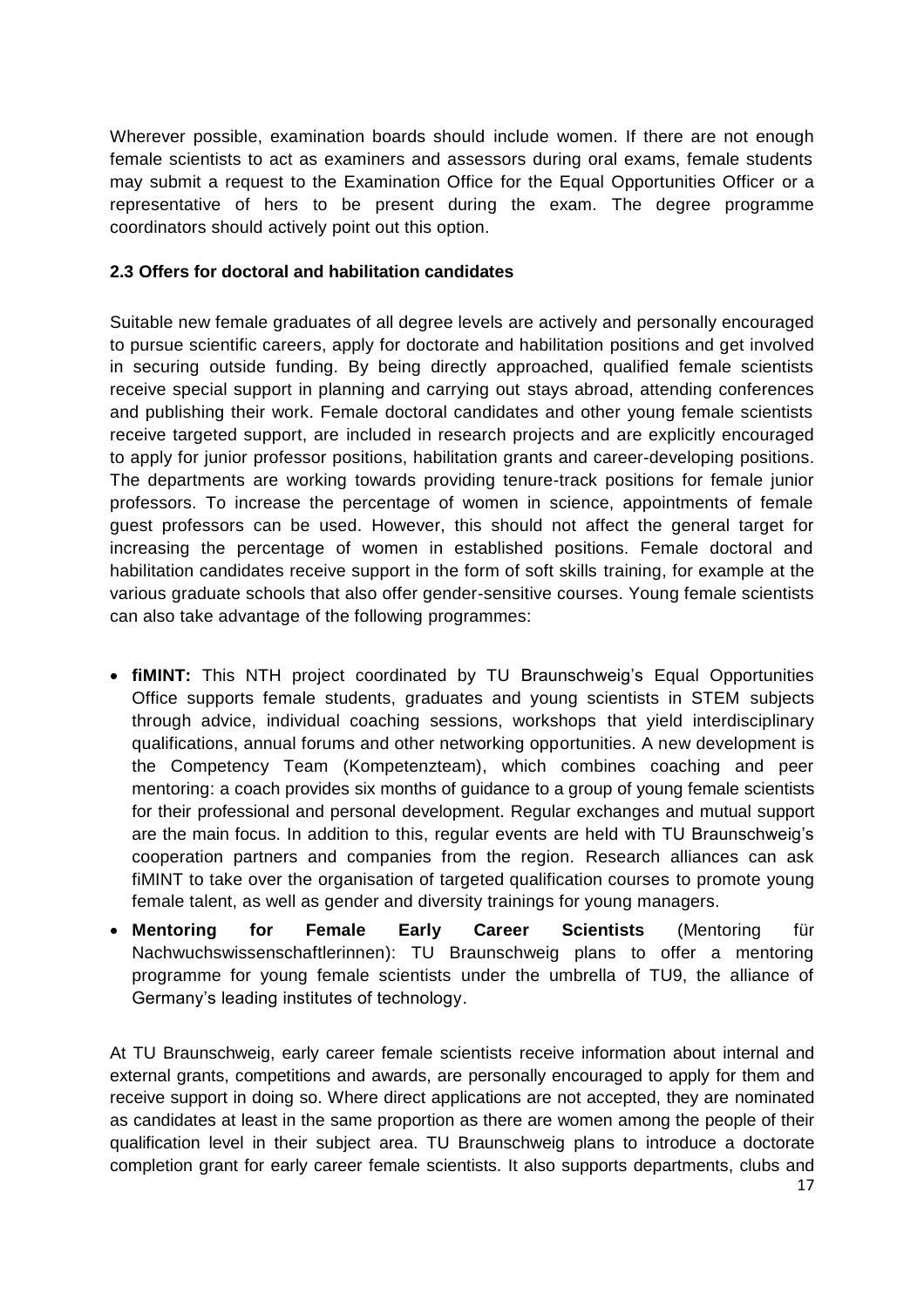companies that offer prizes to young female scientists.

#### <span id="page-17-0"></span>**2.4 Offers for female professors**

To centrally monitor quality management in appointment procedures, there is a Representative for Appointment Matters in the President's Office. His or her tasks include the continuous updating of the Appointment Guidelines, the final review of all appointment procedures, the documentation of all current and planned appointment procedures and the organisation and implementation of information, advice and qualification services for departments and appointment committees. To promote equal opportunities, TU Braunschweig is increasingly active in recruiting women and has the number of applications from female candidates checked by the Executive Committee.

In its efforts to close the gap of underrepresentation of women, especially in STEM subjects and at the management level, TU Braunschweig practices active recruiting when it comes to staffing and appointment procedures. By actively looking for and reaching out to potential female candidates, the pool of female applicants is increased and the best candidates can be selected. The TU9, of which TU Braunschweig is a member, plan to establish a databank of top female talent. Active recruitment includes documentation: documenting the process, in particular actions taken to search for and contact suitable candidates, the acknowledgement of the Equal Opportunities Officer's statement and the efforts made and planned for the future to actively recruit women. The Equal Opportunities Office supports all staff members involved in active recruitment by providing a guideline, the updated version of which will be published in 2013.

In cooperation with the Centre of Excellence in Lower Saxon Higher Education (CELSHE) and TU Braunschweig's Personnel Department, the university's Equal Opportunities Office offers group coaching sessions for female professors on topics such as leadership, conflict resolution and mobbing. The professors also have the option to discuss additional topics during individual coaching sessions.

To ensure the adequate involvement of women in decision-making and in committees and other functions within the university, the NHG (§16 Sect. 5 and 6) and TU Braunschweig's Statutes (§32 Sect. 1 and 3) specify that the percentage of women on committees and other bodies must be at least 40%; and 50% when nominating candidates for committees. In areas where women are underrepresented at the professorial level, these provisions for the university's self-government can place a disproportionate strain on them. To bring relief to female professors who are disproportionately active in the university's academic selfgovernment, the "PROfessorin" programme provides compensation where women are underrepresented. For this, TU Braunschweig has earmarked an initial €50,000.00 annually for 2013 and 2014.

#### <span id="page-17-1"></span>**2.5 Offers for technical and administrative staff**

In contrast with the scientific division, the non-scientific part of TU Braunschweig is characterised by an overrepresentation of women: 61% of the employees here are female. The technical and administrative section is characterised by vertical segregation: a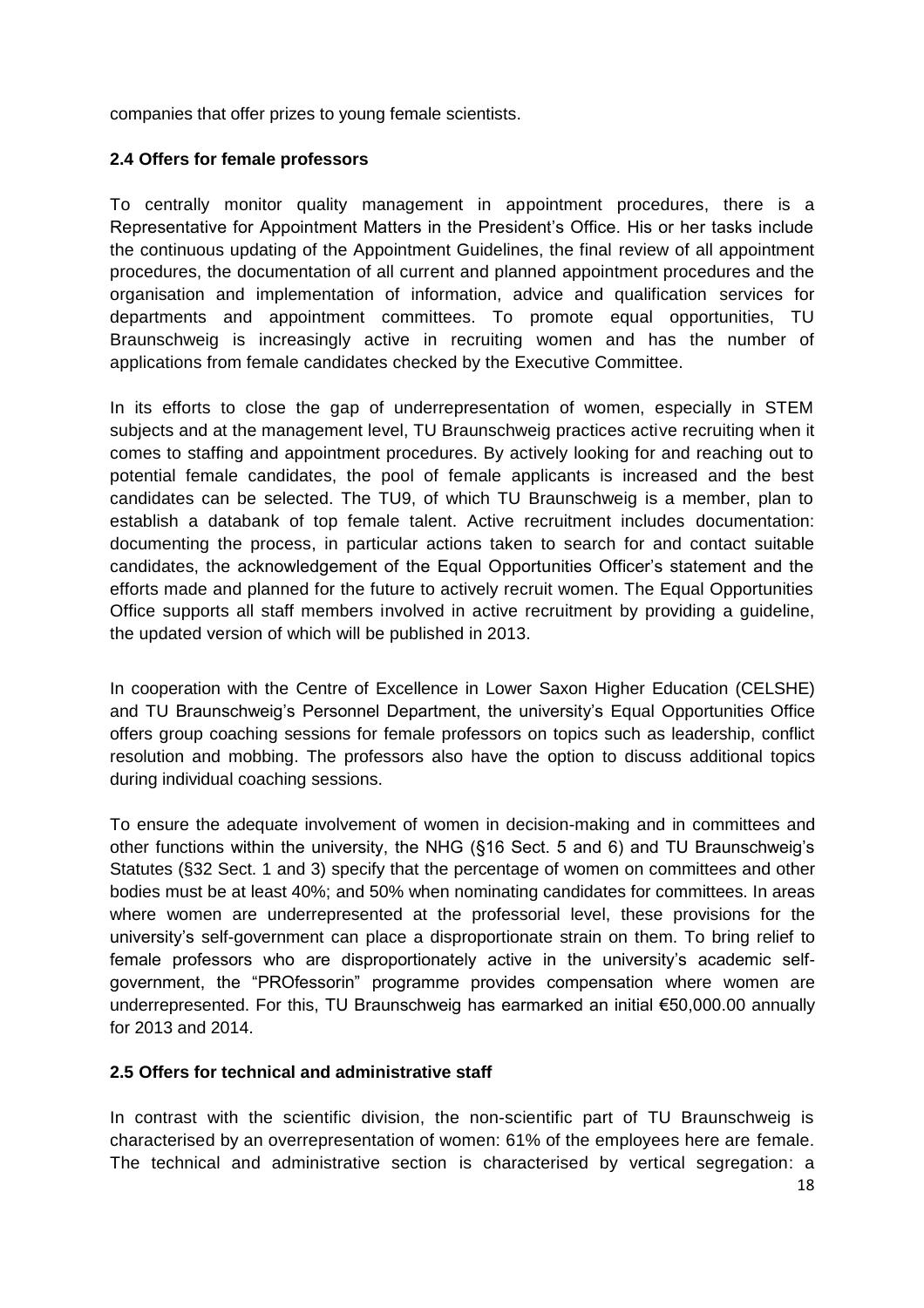shortage of women in higher status groups and in management positions. Measures that promote equal opportunities must therefore have an impact on personnel development, raise awareness amongst HR managers and promote a work-life balance to give female employees the chance to advance professionally and to promote good working conditions for all technical and administrative employees. The following measures have already been implemented or are currently being implemented:

- **Management positions:** Female technical and administrative staff are encouraged to participate in qualification courses such as employee training courses (Angestelltenlehrgang I or II), expert training courses and further studies. They are released from their duties for this and, after successful completion, are given preference over men with equal qualifications when it comes to salary upgrades or filling a position. TU Braunschweig makes an effort to offer these women opportunities for advancement by assigning them higher-ranking tasks as far as the law allows. In addition, measures are being developed to attract women to our management positions. This includes the active recruitment of women, meaning targeted searches for and contacting of suitable female candidates.
- **Peer mentoring for technical and administrative staff**: Similar to the regular meeting of TU Braunschweig's central and decentralised administration, the Equal Opportunities Office's envisioned peer mentoring programme will give new female technical and administrative employees the chance to learn from experienced female colleagues. In contrast with the above regular meeting, this will happen on a smaller, more intimate scale and without supervisors. Peer mentoring is a tool that empowers participants to help themselves and get quick and uncomplicated assistance with work-related issues.
- **Personnel development***:* Heeding the needs of female technical and administrative staff when developing the content, aims, methods and organisational framework of further education courses is a primary objective of both TU Braunschweig's personnel development and the supplementary offers provided by Cross-University Further Education (Hochschulübergreifende Weiterbildung, HüW) in Lower Saxony, which are open to all technical and administrative staff at TU Braunschweig.
- **Awareness-raising:** The mission statement of TU Braunschweig's central administration calls for a family-friendly, health-oriented work environment that is free of all discrimination. To create such an environment, we need institutions and people who have expertise in these areas, who actively work towards equal opportunities and who, through their work, contribute to raising awareness among the university's members. At TU Braunschweig, this includes the Equal Opportunities Office and the projects it oversees, the Gender Equality Commission and the Decentralised Equal Opportunities Officers, the Health Management Office and the Health Promotion Office, the Representative for Appointment Matters and the Dual Career Couples Advisor, the Social Counselling Service and the Severely Disabled Employees Representative. It is also important to offer relevant training courses to all members of the university to raise their awareness of gender and diversity issues (see also Section 4).

#### <span id="page-18-0"></span>**3. Family-friendly university**

To promote a balance between family life and studying, working or pursuing a scientific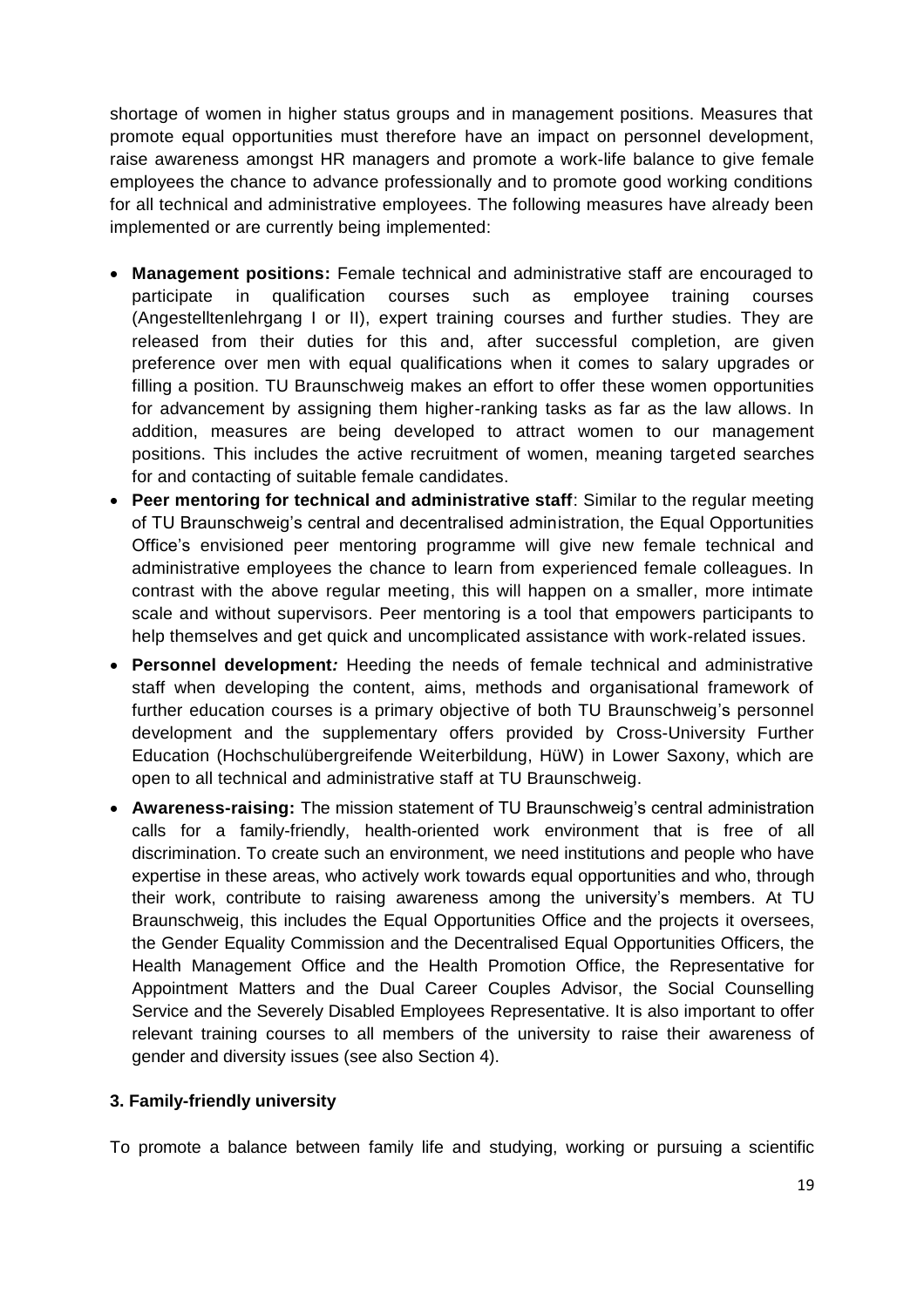career, TU Braunschweig resolutely continues to pursue the Family-Friendly University Audit with all its target agreements. As part of the audit process, TU Braunschweig has defined family as a social network in which people take on long-term social responsibility for others. In addition to the classic nuclear family, this also includes single parents, unmarried and same-sex partnerships with children or relatives in need of care, patchwork and foster families, and grandparents who routinely care for their grandchildren.

#### <span id="page-19-0"></span>**3.1 Work schedule**

TU Braunschweig provides information in writing and, upon request also in personal conversations, about the possibilities guaranteed by law of reducing hours and requesting leave to meet family responsibilities, including the resulting consequences in terms of civil service law, salary law, collective agreements and benefits, particularly pension provisions. It encourages male employees to make use of these possibilities. TU Braunschweig ensures that there are enough part-time positions for its employees. Management positions should not be excluded from this.

Upon request, and taking into consideration organisational concerns and existing work schedules, men and women are given the chance to organise a work schedule that differs from regular working hours. This applies in particular to women and men with family responsibilities. In addition to the existing option of periodic telecommuting, needs-based work schedules and models (such as trust-based working hours, working time accounts, sabbaticals and job sharing) are being developed and tested in cooperation with the Staff Council to ensure and facilitate a good work-life balance. For the scientific section, a project introducing trust-based working hours will be tested as soon as the Staff Council has given its approval. Additionally, part-time employees must be allowed to participate in further education courses.

All personnel managers and heads of facilities and institutes will be informed about needsbased work schedules and encouraged to let their employees make use of flexible work schedules.

If a child falls ill and the number of absence days guaranteed by law and the relevant collective agreement has already been used, women and men have the option of taking unpaid leave. Committee meetings for the university's self-administration should conclude by 6 p.m. As a rule, workshops and training sessions will take place during working hours and should be organised in a way that is compatible with family responsibilities.

#### <span id="page-19-1"></span>**3.2 Employment contracts**

At the request of the employee, fixed-term contracts must – within the scope of the law and the relevant collective agreement – be extended by the period of the employee's parental leave or be changed to a part-time contract of a correspondingly longer duration, unless this is barred by budget reasons or organisational concerns. This also applies to student employees. For employees financed by outside funds, this is only possible with the consent of the third party donor.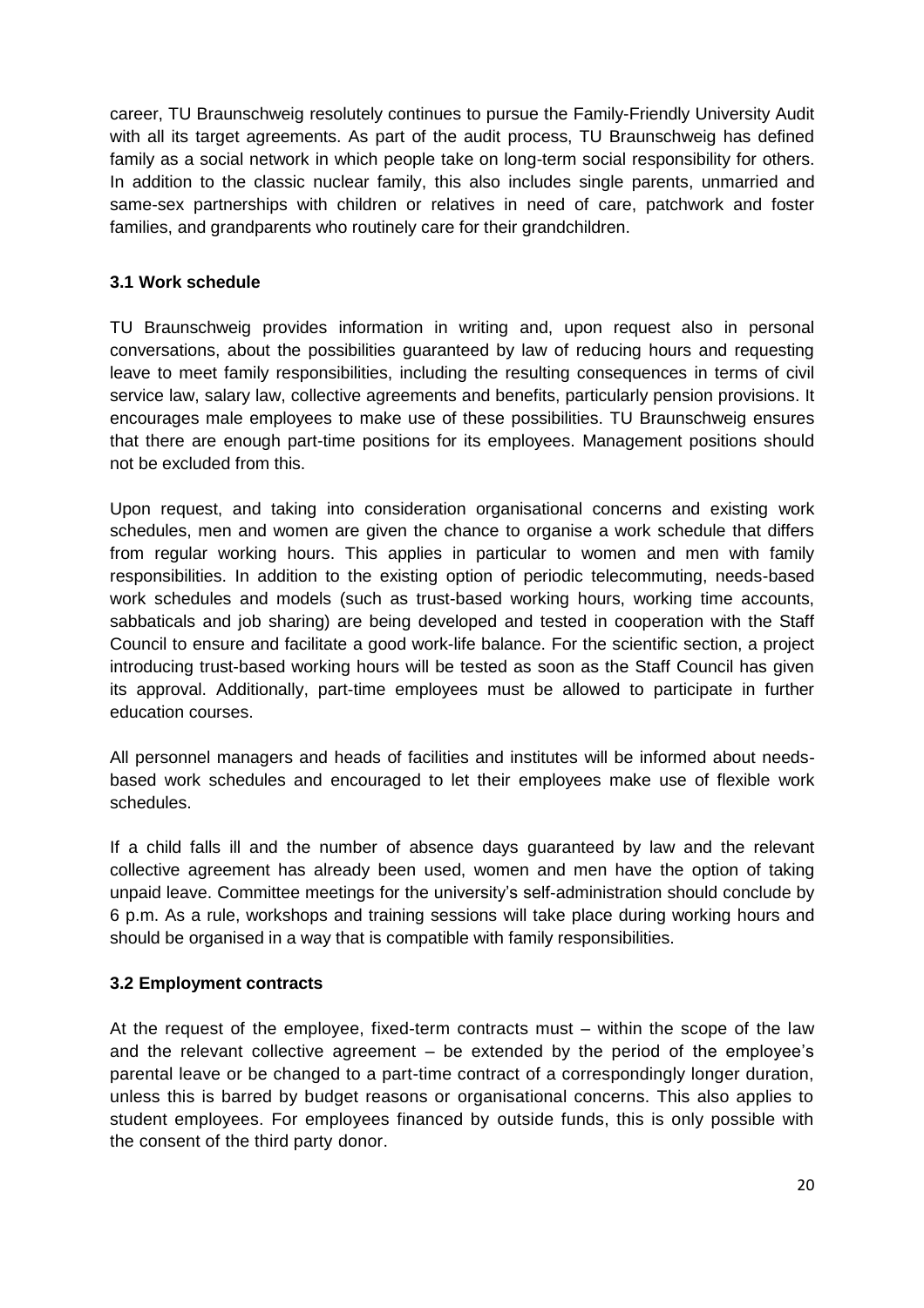If an employee has made use of the option of a temporary reduction of working time for family or other reasons, he or she shall be offered an equivalent post once he or she returns to full-time employment.

#### <span id="page-20-0"></span>**3.3 Parental and family leave**

Employees on parental or other leave must be informed about training offers and suitable job advertisements on a regular basis. Interim jobs for staff who are on vacation or sick leave should first be offered to qualified employees who are on family leave and have shown an interest in assuming such duties. The Personnel Department will regularly inform employees on leave about such offers.

#### <span id="page-20-1"></span>**3.4 Academic qualification levels**

TU Braunschweig offers targeted support to its students and employees with family responsibilities at all qualification levels.

#### <span id="page-20-2"></span>**3.4.1 Study conditions**

Study and examination regulations should be designed in such a way that family burdens, for example a pregnancy, being a parent or nursing dependant relatives, do not lead to disadvantages in terms of the person's studies or graduation. By justified request, deviations from the regular timeline and formal structure of studies and examinations should be allowed. For lectures and seminars with a limited number of participants, pregnant students and student parents should have priority as long as they fulfil the required criteria like the rest of the applicants. For parallel lectures and seminars, pregnant students and student parents have priority in choosing their classes.

TU Braunschweig's range of courses should be organised in such a way that allows for part-time studies in accordance with TU Braunschweig's Enrolment Regulations of 8 July 2009, §11 and Appendix IV, to enable students with family responsibilities (raising children or caring for relatives) to successfully complete a degree programme.

TU Braunschweig also plans to introduce grants for students to facilitate their re-entry after a family-related hiatus.

#### <span id="page-20-3"></span>**3.4.2 Doctorates**

Doctoral students who are partially occupied by family responsibilities should receive adequate consideration. TU Braunschweig makes use of all possibilities and leeway to support doctoral students in balancing family and work. The departments are implementing relevant measures from the Family-Friendly University Audit. TU Braunschweig also plans to introduce grants for scientific staff to facilitate their re-entry after a family-related hiatus.

#### <span id="page-20-4"></span>**3.4.3 Habilitations**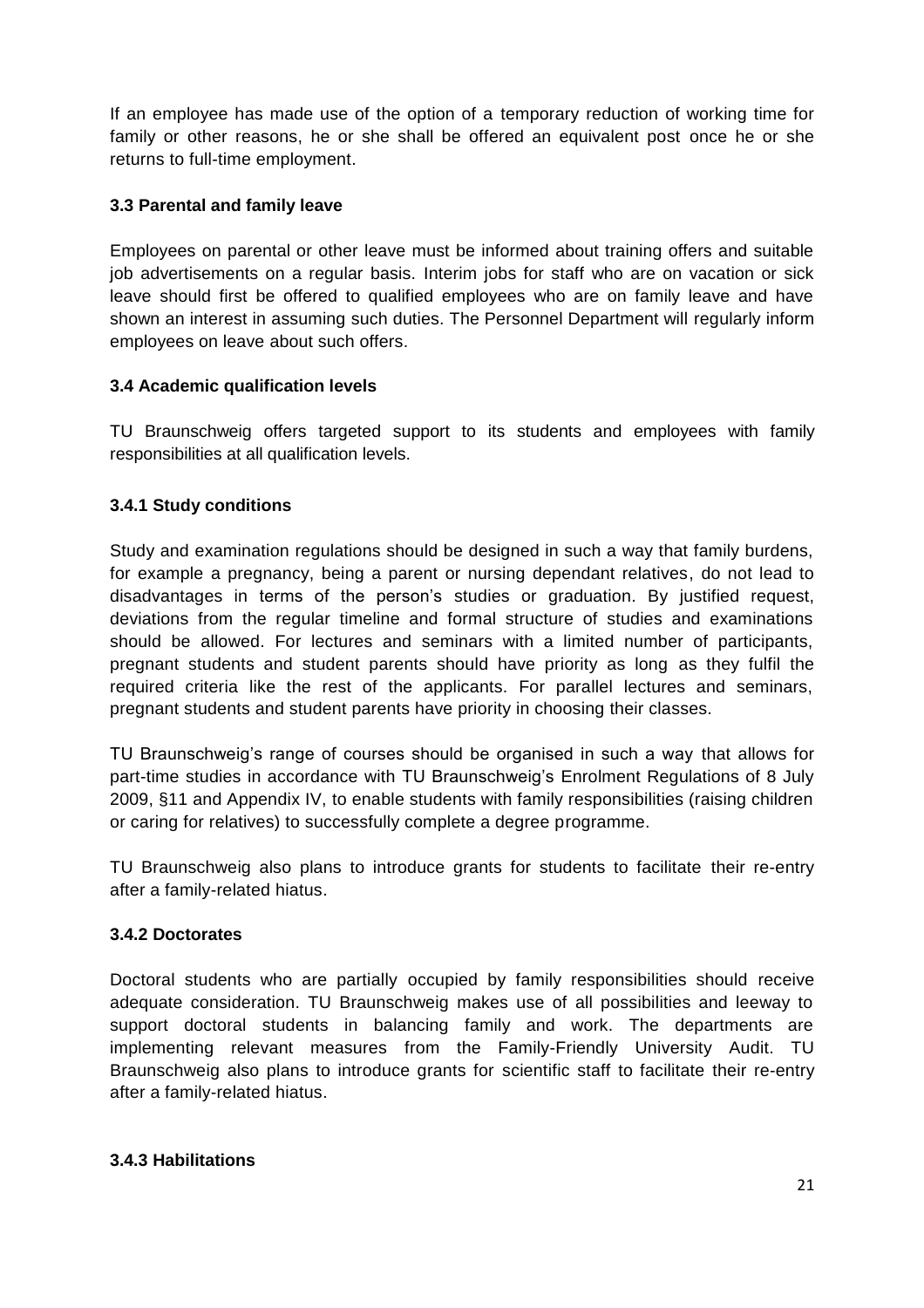Junior professors and habilitation candidates with family responsibilities are to receive specific information about their options for balancing family and work. They should also receive special support in their work environment, for example when lectures and seminars are scheduled.

#### <span id="page-21-0"></span>**3.4.4 Mobility Grant**

The Mobility Grant has been introduced by the Family Office and the Braunschweigischer Hochschulbund for scientific faculty and staff with family responsibilities. In case of a stay abroad, they can apply for funding to help them bring their children along, as well as a family member to look after them.

#### <span id="page-21-1"></span>**3.4.5 Dual Career Service**

As early as 2007, TU Braunschweig began to build up its Dual Career Service for the partners of newly appointed professors. The affiliated Dual Career Network Südostniedersachsen is due to be integrated into a joint project of Projektregion Braunschweig GmbH and Haus der Wissenschaft Braunschweig GmbH. A full-time network manager will be appointed to manage the network. Plans are in place to increase the number of members and to improve and intensify their cooperation.

#### <span id="page-21-2"></span>**3.5 Family services**

The following services are offered as part of TU Braunschweig's drive towards a familyfriendly university.

#### <span id="page-21-3"></span>**3.5.1 Childcare**

TU Braunschweig meets its students' and employees' childcare needs with existing facilities. Options for expanding childcare services for children ages 0-6 years are being explored on a regular basis. The existing flexible childcare options and holiday services are being evaluated and, if necessary, will be adapted and expanded in cooperation with the Student Services OstNiedersachsen.

#### <span id="page-21-4"></span>**3.5.2 Family Office**

TU Braunschweig's Family Office is the central point for help and advice for all students and employees when it comes to balancing family life with work or studies. Comprehensive information for studying and working parents can be found on the Family Office's website and in its flyers, as well as in the office's regular newsletter. Its advice and counselling services are evaluated regularly.

#### <span id="page-21-5"></span>**3.5.3 Parent-and-child rooms**

To facilitate the balance of family and work, TU Braunschweig's institutes and central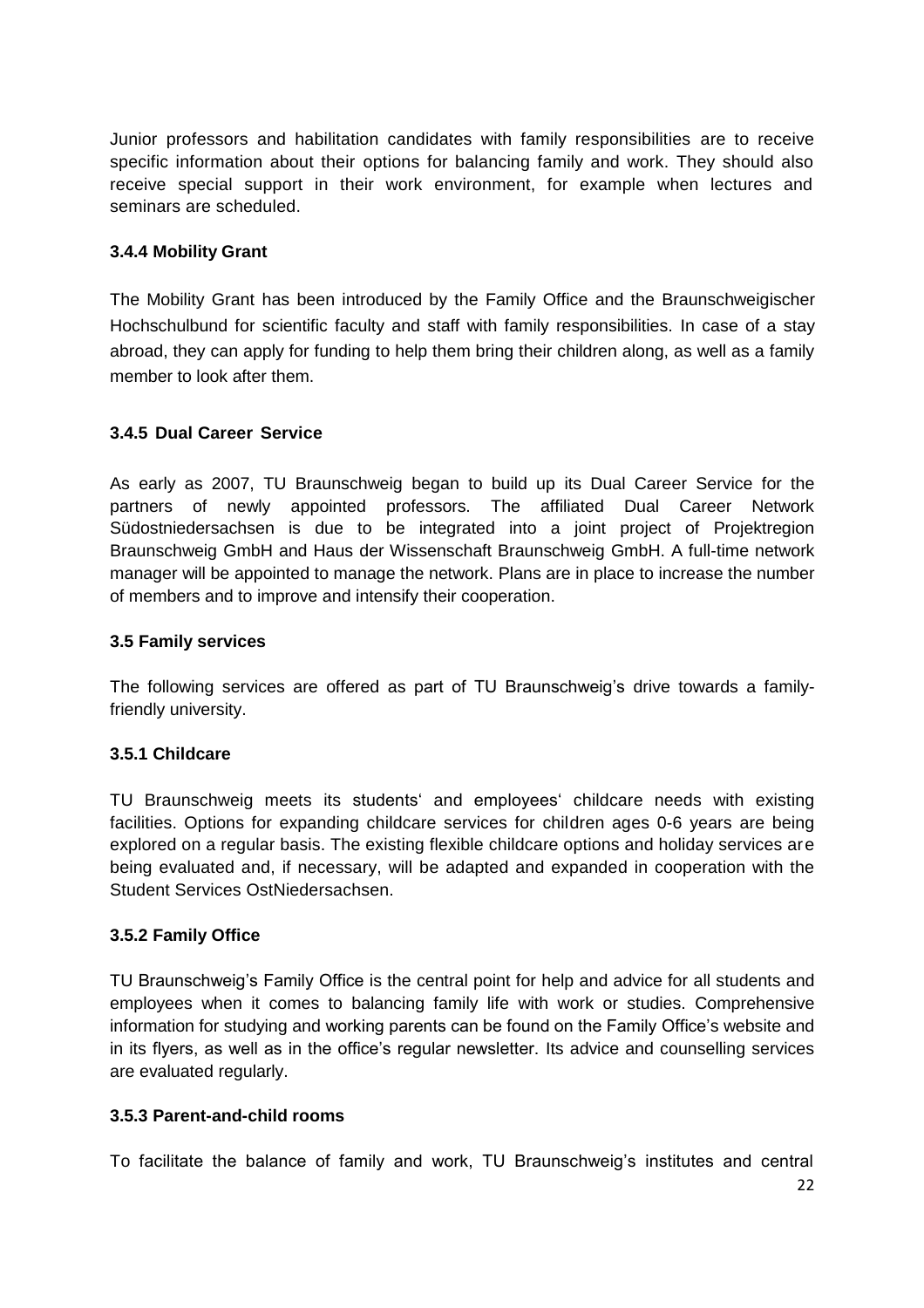facilities are currently evaluating the need for parent-and-child rooms to bridge temporary gaps in childcare. If needed, appropriate rooms will be established where possible. All TU Braunschweig members can continue to use the existing central parent-and-child room.

#### <span id="page-22-0"></span>**3.5.4 Events and workshops**

TU Braunschweig will continue to offer targeted workshops (e.g. for fathers) and informational events (e.g. for care-giving relatives). The university helps the parents among its students and employees to build up networks at various levels (meetings, online advice, etc.).

- Mentoring system (to stay in touch while out for family reasons) and information packet
- Concept and event on nursing care for relatives
- Concept, advice and other services for fathers (Fathers Programme, Väterprogramm)
- TUBSundFamilie e.V. association
- Final Report on the DFG<sup>7'</sup>s Research-Oriented Standards on Gender Equality: Fund for Returning to Work Grants
- Grants for student parents to complete their degree programme

#### <span id="page-22-1"></span>**3.5.5 Technical and administrative staff**

In the technical and administrative division, justified requests to reduce working hours or take a leave of absence are compensated by creating flexible interim positions. Within the scope of budgetary and economic possibilities, stand-ins for employees on maternity leave will be 100% financed by central funds.

#### <span id="page-22-2"></span>**4. Incorporating gender aspects into research, teaching and administration**

Step by step, gender aspects will be incorporated into all areas of the university – research, teaching and administration.

#### <span id="page-22-3"></span>**4.1 Research**

 $\overline{a}$ 

The Braunschweig Centre of Gender Studies, together with TU Braunschweig and Ostfalia University of Applied Science, submitted an application to the Ministry of Science and Culture (MWK) for a Maria-Goeppert Mayer Professorship entitled "Gender, Technology and Mobility" (Gender, Technik und Mobilität) and has received a positive response. This W2 professorship is limited to four years to begin with, and is being co-financed by the two universities. The MWK will establish the professorship in TU Braunschweig's Department of Mechanical Engineering, along with a 75% Research Associate position. The aim of the professorship is to conduct research that promotes: 1) a theoretical foundation for the interrelationship of gender and diversity, 2) gender-sensitive mobility research, and 3) an interdisciplinary reflection on the current state of technology, intensifying cooperation among the technical institutes and departments of the two universities in the process. The professorship is expected to provide valuable impulses for teaching. Both universities are looking into the possibility of removing the professorship's time limit.

 $7$  TN: The DFG (Deutsche Forschungsgesellschaft) is the central self-governing research funding organisation in Germany (source: http://www.dfg.de/en/dfg\_profile/index.html).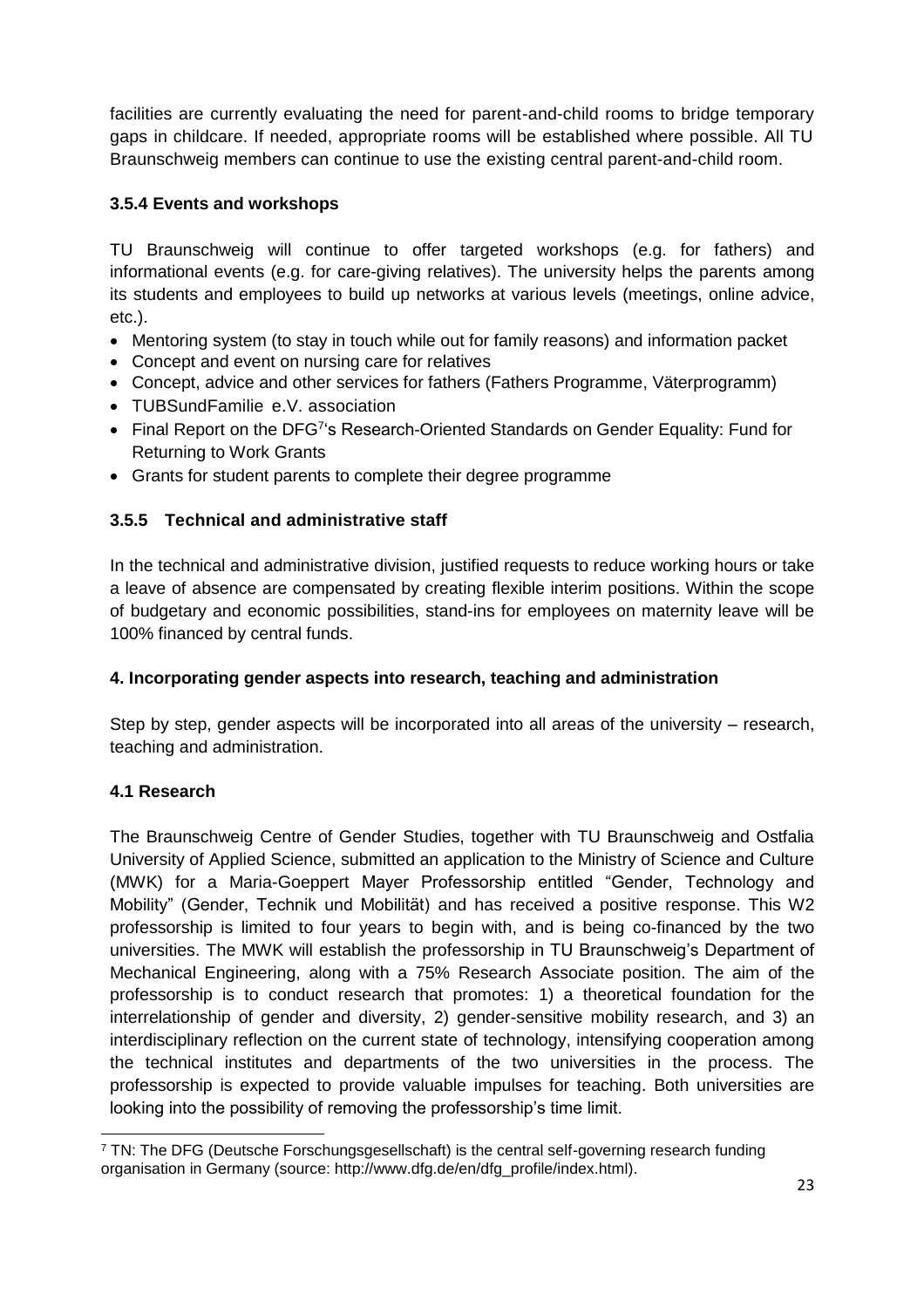Funding for the Braunschweig Centre of Gender Studies will come to an end after 2013. To ensure gender is incorporated into research and teaching, in 2012 TU Braunschweig decided to continue funding the centre from 2014 onwards for an indefinite period of time, with an annual budget of €63,400.00 (70%, pay grade TV-L E 13 for a Research Associate and material resources, including for events).

As part of a cooperative project between TU Braunschweig, Ostfalia University of Applied Sciences and the Braunschweig University of Art, the Braunschweig Centre of Gender Studies promotes and strengthens interuniversity collaboration in the area of gender studies and the interlinking of natural sciences, technology, engineering sciences, humanities, social, cultural and media sciences and aesthetics through joint (guest) professorships, seminars, research and research support, conferences, guest lectures and other events, advice services, cooperation projects, networking and various other services. The Centre has also created a national impetus by being a founding member of the Fachgesellschaft GeschlechterStudien/Gender Studies Association e.V. and by establishing the Lower Saxony Interdisciplinary Doctoral Candidate Day in Gender Studies (Interdisziplinärer Niedersächsischer DoktorandInnentag Gender Studies) in cooperation with the State Working Group of Women and Gender Studies Institutes in Lower Saxony (Landesarbeitsgemeinschaft der Einrichtungen für Frauen- und Geschlechterforschung in Niedersachsen, LAGEN). A significant drive internal to the university was generated by a gender colloquium in 2010/2011, gender forums in 2009 and 2012, by expanding the research topics "Gender and TechnoScience" (MGM professorship for Gender, Technology and Mobility) and "Gender and School", and by implementing the Gender Researcher in Residence Programme. For 2013, the Centre plans to publish a textbook for addressing gender topics in school, based on the aforementioned conference and on contributions made during a seminar series.

Another important activity relating to research was the introduction of a Gender Consulting Service by TU Braunschweig's Equal Opportunities Office. As part of this service, an EUsponsored training course entitled "Gender in Research" was held for researchers and yielded a very positive response.

#### <span id="page-23-0"></span>**4.2 Teaching**

In 2009, the Braunschweig Centre for Gender Studies established a position to coordinate gender studies-related teaching. The position will be financed beyond the autumn of 2013. Once a year, the Centre organises an interdisciplinary seminar series with the active involvement of university lecturers from various disciplines. It helps to match lecturers with gender-related lectureships (most recently at TU Braunschweig in Departments 2, 3, and 6).

For 2013, TU Braunschweig plans to increase its number of gender-related courses and make them a permanent fixture. In the Bachelor's programme on Integrated Social Sciences (Integrierte Sozialwissenschaften), the "Think Gender" seminar has been implemented as an elective module and, since the 2012/2013 winter semester, the "Gender & Diversity" elective module has been given regularly and is open to all students wishing to earn academic credits towards interdisciplinary qualifications. Also starting in 2013, a teacher training course that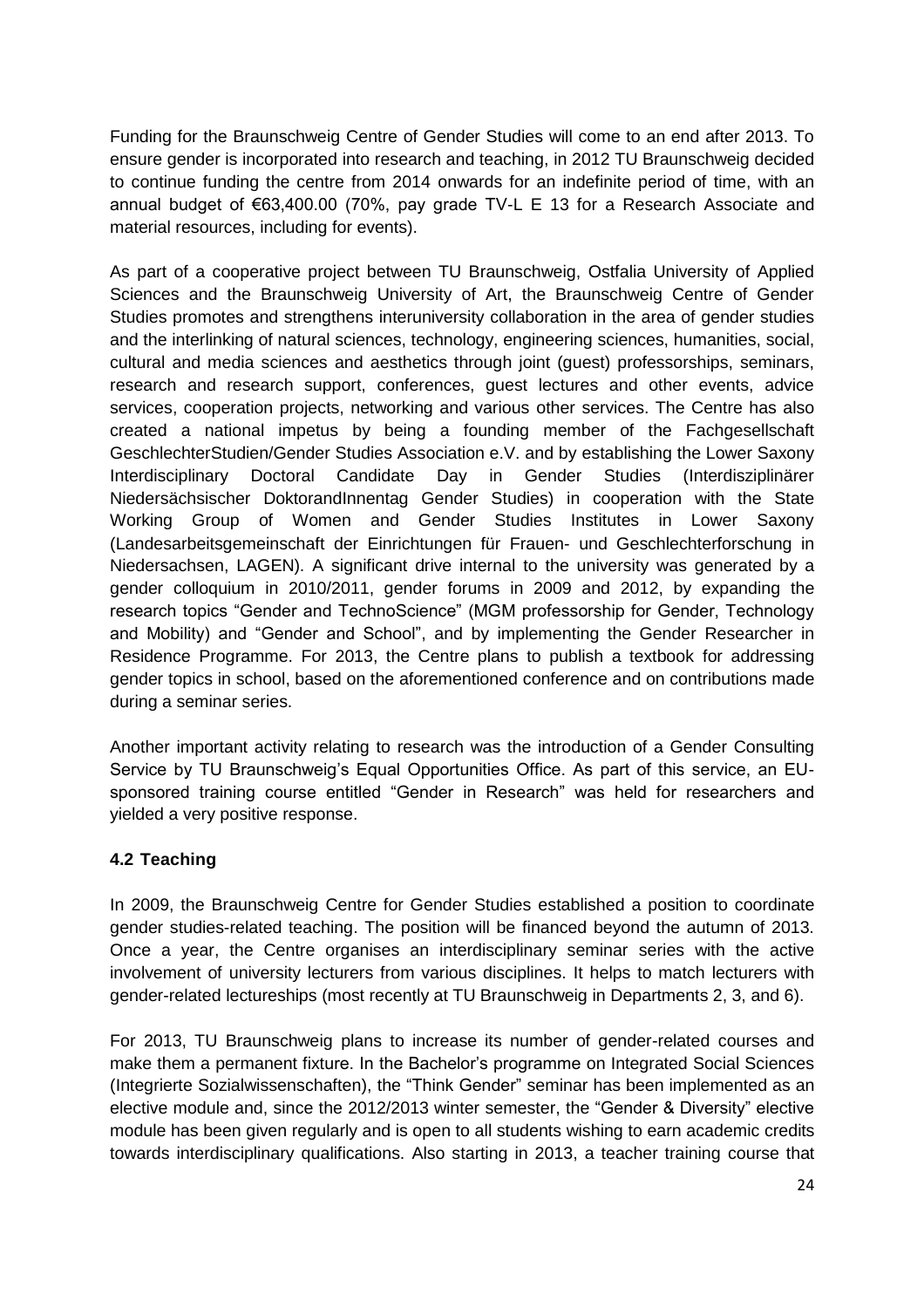will be given regularly will allow students to explore "Doing Gender in School", entailing critical thinking about their own actions. All of the TU's departments are currently looking to see which gender-related research findings can be incorporated into their course catalogue to make their methods and contents a natural component of teaching and research. The departments also support interdisciplinary cooperation in gender studies to give these topics more visibility, and they authorise relevant lectureships and deputy professorships as well as guest professorships with a focus on gender.

In 2013, as per the 2011 Recommendations of the Joint Science Conference (Gemeinsame Wissenschaftskonferenz, GWK)<sup>8</sup>, TU Braunschweig plans to review the structure and contents of its STEM programmes with regard to their attractiveness to female students.

#### <span id="page-24-0"></span>**4.3 Administration**

When it comes to incorporating gender issues into the university's administration, managers and anyone making personnel decisions have a special responsibility, firstly because of §1 Sect. 3 NGG and secondly because TU Braunschweig is convinced that the promotion of equal opportunities is a cross-sectional effort involving all members of the university. As explained in Section 2.5, this target group is offered special training to raise their awareness of this topic. Gender-sensitive language (see Section 1.6) and adherence to the provisions for equality-oriented personnel management (see Sect. 1.2.6) and for preventing sexual harassment (see Section 1.5) are also a matter of course.

#### <span id="page-24-1"></span>**4.4 Gender competency offers**

The range of gender-related training courses is being expanded. They will be available to all students, current and future managers. Diversity may also be incorporated into genderrelated training courses.

#### <span id="page-24-2"></span>**4.5 Library of the Equal Opportunities Office**

By securing study contribution funds, the Equal Opportunities Office was able to considerably expand its literature on gender research and equality policies over the past few years. At present, more than 1,000 publications are available and accessible by the public. All of the books have been included in the University Library's central catalogue. Further expansion of this literature base is planned for the future.

#### <span id="page-24-3"></span>**C Validity and updates**

According to §§15 and following NGG, Equality Plans are evaluated and updated every three years. Due to structural reasons, TU Braunschweig is forced to partially deviate from this provision, setting personnel targets not for a period of three years (2015), but through 2020.

 <sup>8</sup> Joint Science Conference, 2011: "Women in STEM Subjects. Balancing Activities in Higher Education" (Frauen in MINT-Fächern. Bilanzierung der Aktivitäten im hochschulischen Bereich), Bonn (available in German only).